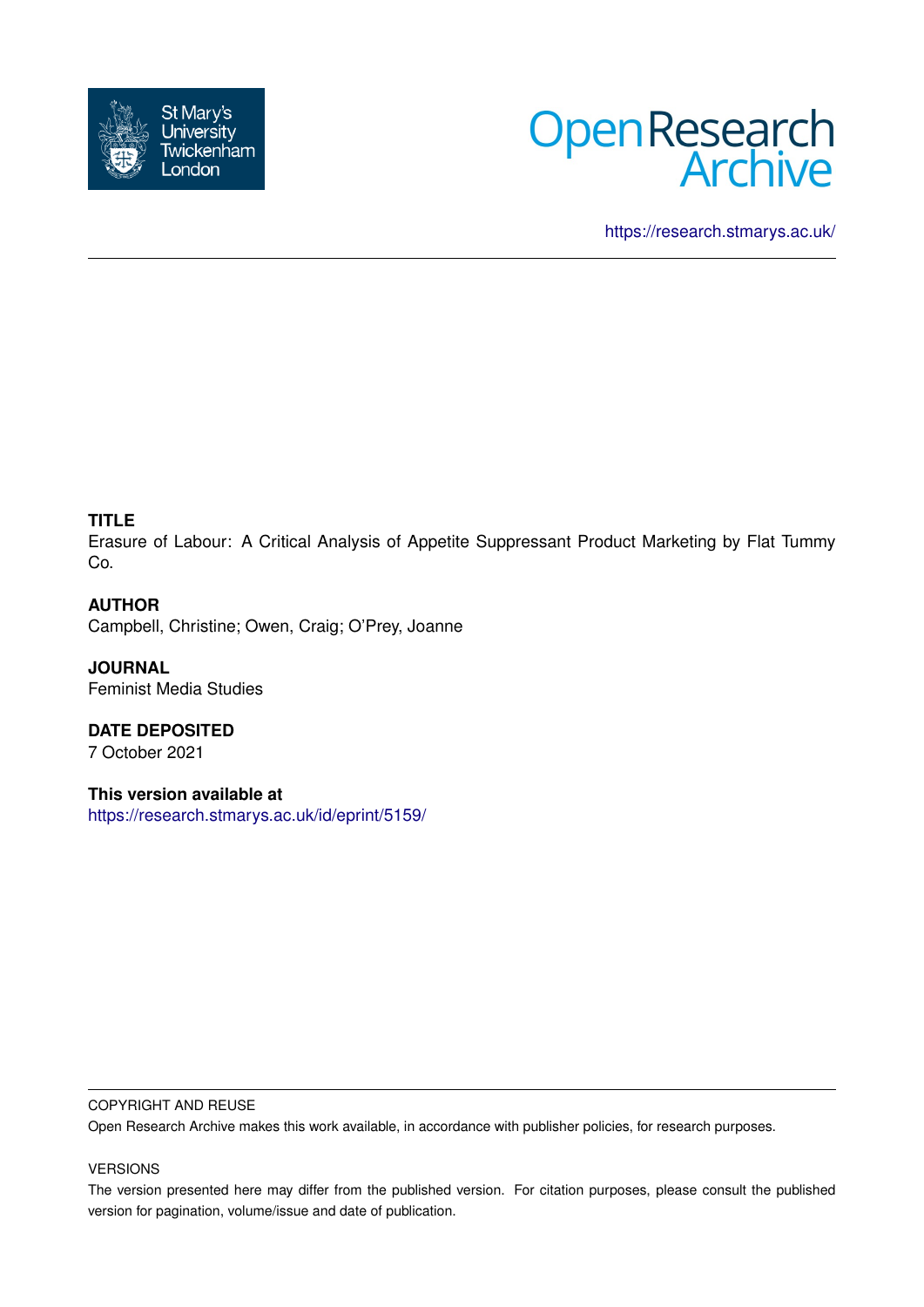

# **Erasure of Labour: A critical analysis of appetite suppressant product marketing by Flat Tummy Co.**

| <b>Erasure of Labour: A critical analysis of appetite</b><br>suppressant product marketing by Flat Tummy Co. |                                                                                                                                                                                                                                                                                                                                                                                                                                                                                                                                                                                                                                                                                                                                                                                                                                                                                                                                                                                                                                                                                                                                                                                                                                                                                                                                                                         |  |  |  |
|--------------------------------------------------------------------------------------------------------------|-------------------------------------------------------------------------------------------------------------------------------------------------------------------------------------------------------------------------------------------------------------------------------------------------------------------------------------------------------------------------------------------------------------------------------------------------------------------------------------------------------------------------------------------------------------------------------------------------------------------------------------------------------------------------------------------------------------------------------------------------------------------------------------------------------------------------------------------------------------------------------------------------------------------------------------------------------------------------------------------------------------------------------------------------------------------------------------------------------------------------------------------------------------------------------------------------------------------------------------------------------------------------------------------------------------------------------------------------------------------------|--|--|--|
| Journal:                                                                                                     | <b>Feminist Media Studies</b>                                                                                                                                                                                                                                                                                                                                                                                                                                                                                                                                                                                                                                                                                                                                                                                                                                                                                                                                                                                                                                                                                                                                                                                                                                                                                                                                           |  |  |  |
| Manuscript ID                                                                                                | RFMS-2020-0113.R2                                                                                                                                                                                                                                                                                                                                                                                                                                                                                                                                                                                                                                                                                                                                                                                                                                                                                                                                                                                                                                                                                                                                                                                                                                                                                                                                                       |  |  |  |
| Manuscript Type:                                                                                             | Original paper                                                                                                                                                                                                                                                                                                                                                                                                                                                                                                                                                                                                                                                                                                                                                                                                                                                                                                                                                                                                                                                                                                                                                                                                                                                                                                                                                          |  |  |  |
| Keywords:                                                                                                    | femininity, postfeminism, neoliberalism, labour, impossible dilemmas,<br>appetite suppressants                                                                                                                                                                                                                                                                                                                                                                                                                                                                                                                                                                                                                                                                                                                                                                                                                                                                                                                                                                                                                                                                                                                                                                                                                                                                          |  |  |  |
| Abstract:                                                                                                    | Postfeminist media culture celebrates female bodies as a source of<br>identity and power and calls for women to engage in work on the<br>physical and psychological self. This paper offers a critical analysis of<br>marketing by Flat Tummy Co., a company that sells appetite suppressant<br>products to women with the promise of achieving slim ideals. We collated<br>270 photos and 98 slogans from Flat Tummy Co.'s Instagram account.<br>Our analysis identified three interpretive repertoires: be fit even though<br>you're lazy; be thin even though you binge; be empowered even though<br>you're weak. These repertoires set up an impossible dilemma between<br>ideals and 'reality'. Flat Tummy Co. claim to resolve this dilemma by<br>offering products that tell women there is no need for work on the body<br>and self. We conceptualise this rhetoric as Erasure of Labour, where<br>socially desirable goals are ostensibly achieved without associated work.<br>Whilst Erasure of Labour solutions are presented as freeing and simple,<br>we argue they are a potentially harmful illusion. Our critical analysis will<br>equip consumers and feminist activists with a means to evaluate and<br>resist these seductive marketing messages. We conclude by encouraging<br>researchers to look for Erasure of Labour rhetoric in other domains. |  |  |  |
|                                                                                                              |                                                                                                                                                                                                                                                                                                                                                                                                                                                                                                                                                                                                                                                                                                                                                                                                                                                                                                                                                                                                                                                                                                                                                                                                                                                                                                                                                                         |  |  |  |

# **SCHOLARONE™** Manuscripts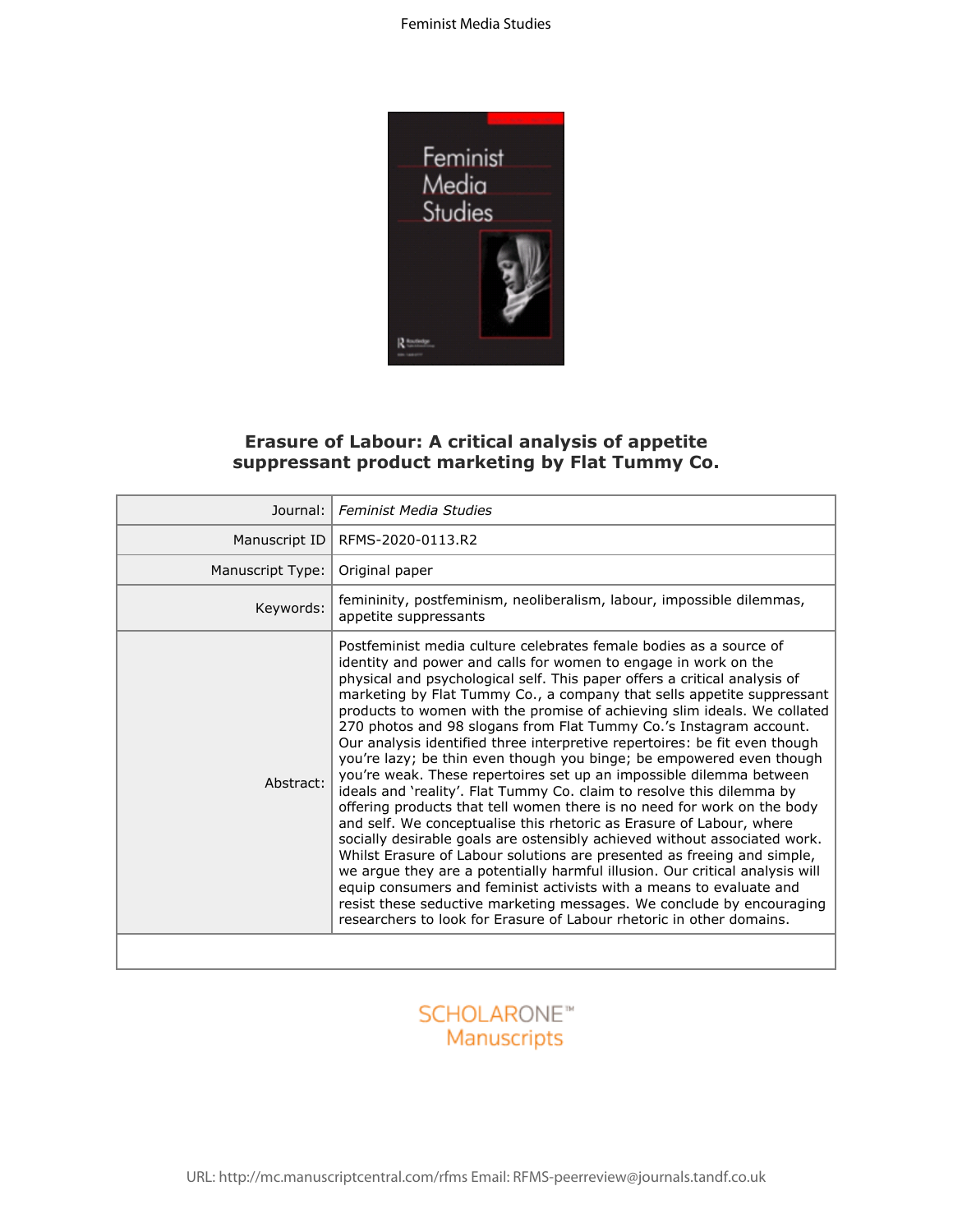$\mathbf{1}$ 

#### $\overline{2}$  $\overline{3}$  $\overline{4}$  $\overline{7}$

# **Erasure of Labour: A Critical Analysis of Appetite Suppressant Product Marketing by Flat Tummy Co.**

C. Campbell<sup>a\*</sup>, C. Owen<sup>b</sup> and J. O'Prey<sup>c</sup>

*<sup>a</sup>Department of Psychology and Pedagogical Science, St Mary's University, Twickenham, UK; <sup>b</sup>Department of Psychology, Anglia Ruskin University, Cambridge, UK; <sup>c</sup>Department of Psychology and Pedagogical Science, St Mary's University, Twickenham, UK;*

Corresponding author: Dr Christine Campbell, Associate Professor of Psychology, St. Mary's University, Waldegrave Road, Twickenham, UK, TW1 4SX.

Manuscript Creek [christine.campbell@stmarys.ac.uk](mailto:christine.campbell@stmarys.ac.uk)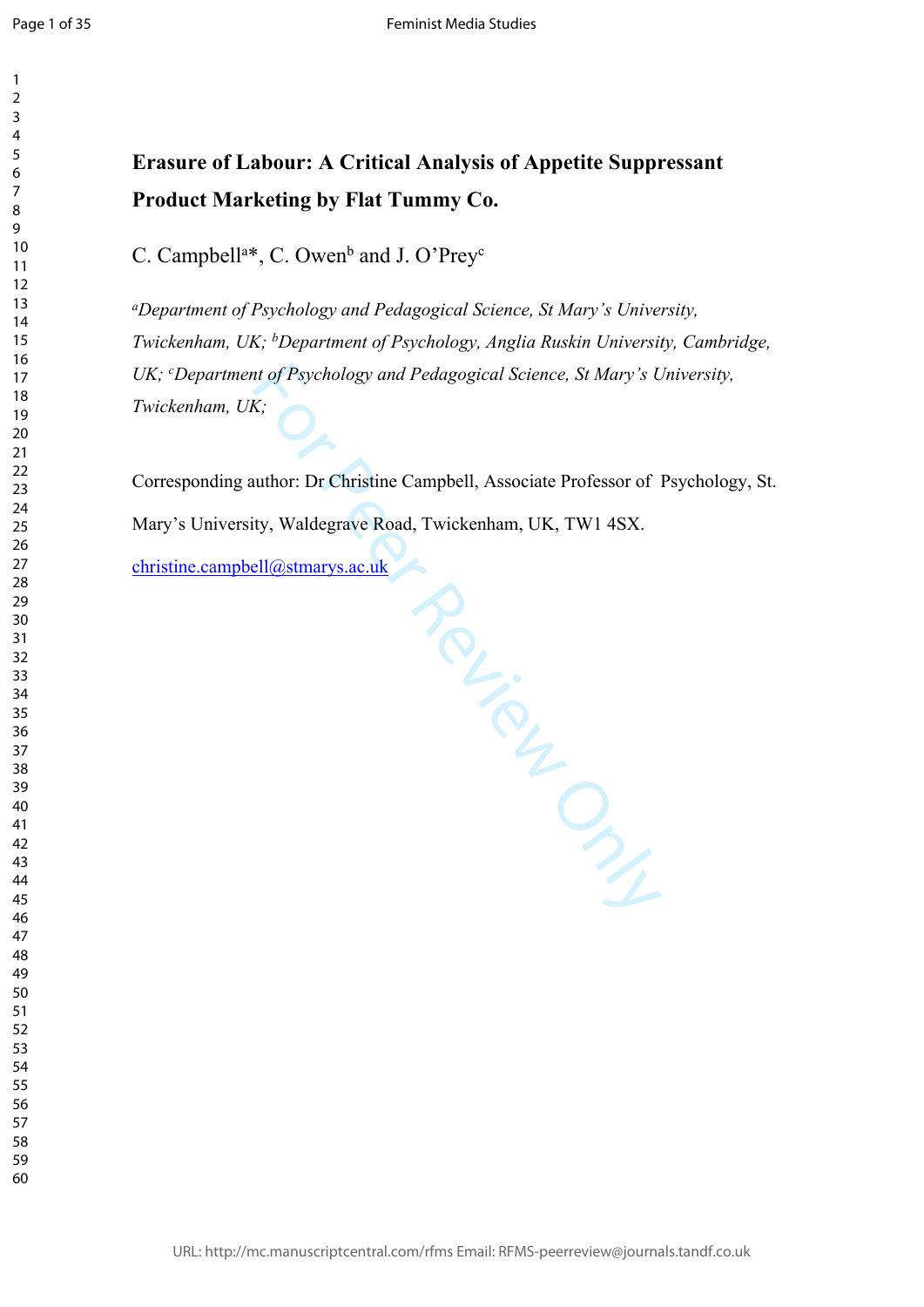# **Erasure of Labour: A critical analysis of appetite suppressant product marketing by Flat Tummy Co.**

account. Our analysis identified three interpretive repe<br>you're lazy; be thin even though you binge; be empowe<br>eak. These repertoires set up an impossible dilemma by<br>ty'. Flat Tummy Co. claim to resolve this dilemma by of<br> Postfeminist media culture celebrates female bodies as a source of identity and power and calls for women to engage in work on the physical and psychological self. This paper offers a critical analysis of marketing by Flat Tummy Co., a company that sells appetite suppressant products to women with the promise of achieving slim ideals. We collated 270 photos and 98 slogans from Flat Tummy Co.'s Instagram account. Our analysis identified three interpretive repertoires: be fit even though you're lazy; be thin even though you binge; be empowered even though you're weak. These repertoires set up an impossible dilemma between ideals and 'reality'. Flat Tummy Co. claim to resolve this dilemma by offering products that tell women there is no need for work on the body and self. We conceptualise this rhetoric as Erasure of Labour, where socially desirable goals are ostensibly achieved without associated work. Whilst Erasure of Labour solutions are presented as freeing and simple, we argue they are a potentially harmful illusion. Our critical analysis will equip consumers and feminist activists with a means to evaluate and resist these seductive marketing messages. We conclude by encouraging researchers to look for Erasure of Labour rhetoric in other domains.

Keywords: femininity; postfeminism; neoliberalism; labour; impossible dilemmas; appetite suppressants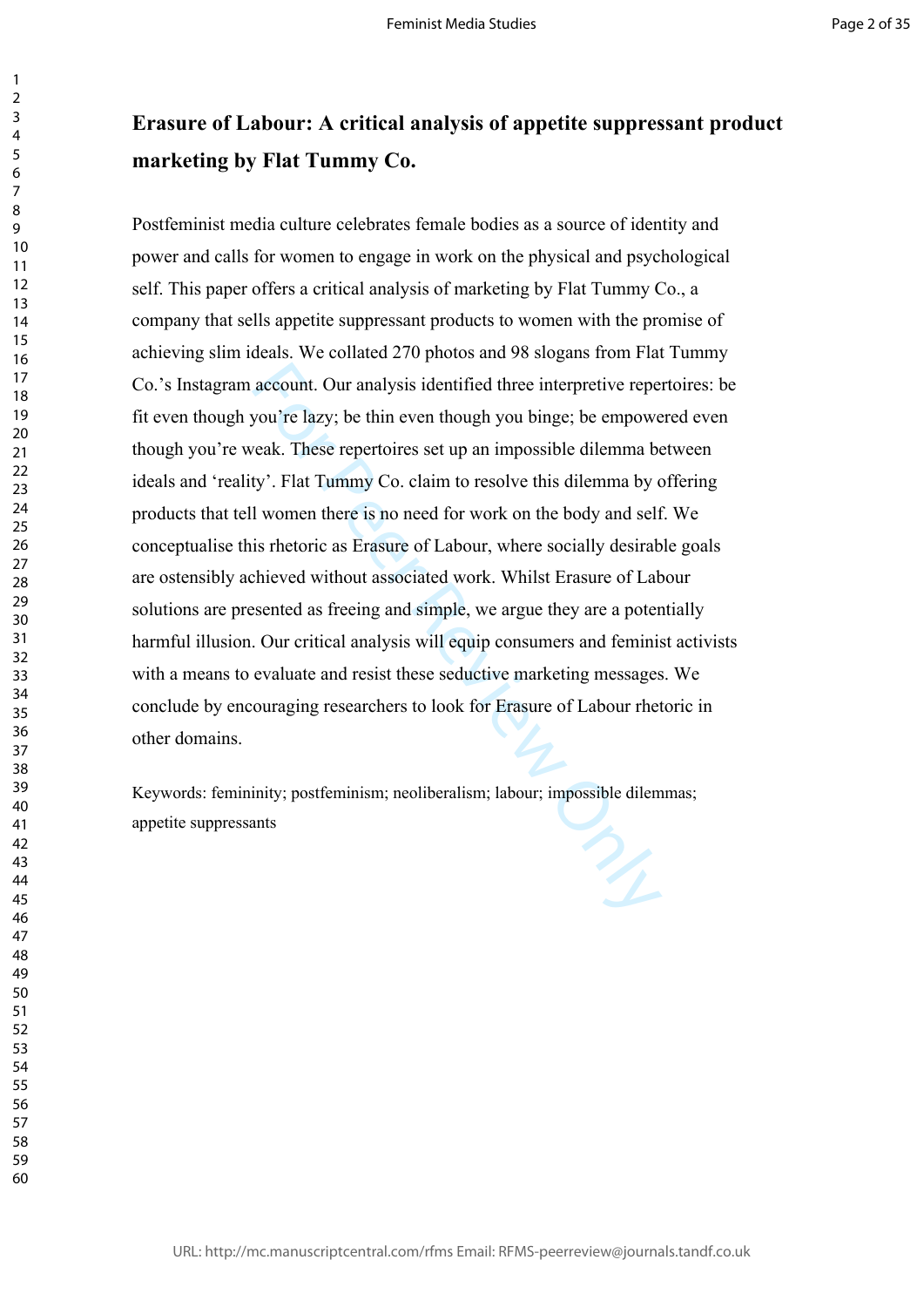$\mathbf{1}$  $\overline{2}$  $\overline{3}$  $\overline{4}$  $\overline{7}$ 

#### **Introduction**

between the method where they have a following of our is an online platform where companies, celebrities and the metract directly, thus ostensibly merging "intimacy, acc a promotion and branding" (Anne Jerslev and Mette Me Flat Tummy Co. (FTC) is a company that sells 'nutritional' products, in the form of teas, shakes and lollipops, that are marketed to women as being able to reduce hunger and bloating. It was founded in Australia in 2013 (Make it Tasmania 2017) and sold to Canada's Synergy CHC Corp for \$10m in 2015 (Julia Wong 2019). Their target market is women who are interested in beauty and are active on social media. Their marketing is specifically focussed on Instagram where they have a following of over 1.7 million users. Instagram is an online platform where companies, celebrities and the general population can interact directly, thus ostensibly merging "intimacy, access and authenticity with promotion and branding" (Anne Jerslev and Mette Mortensen 2016, 249). FTC exploit this channel by paying celebrities and so-called 'Instagram influencers' (generally semi-professional models) to endorse their products (Wong 2019). Millennials (people born between 1981 and 1996) respond particularly well to personalised targeting about body image (Sara Rieke, Deborah Fowler, Hyo Chang and Natalia Velikova, 2016). By focussing their marketing on Instagram FTC are using a tool that can be considered "the heartbeat of marketing to millennials" (Kelly Ehlers, 2017, 1).

FTC marketing has been criticised by the general public and media commentators*.* When the company put up a promotional billboard in Times Square, New York, suggesting that their products could suppress women's appetites, an online petition to have it removed, on the grounds that it promoted harmful messages about weight loss, was signed by over one hundred thousand people (Tess Holliday 2018). A vocal critic of FTC and their approach to weight loss is Jameela Jamil, a British former model and presenter turned actress, who has taken on the role of celebrity feminist (Hannah Hamad and Anthea Taylor 2015). In 2018 she directed a critical spotlight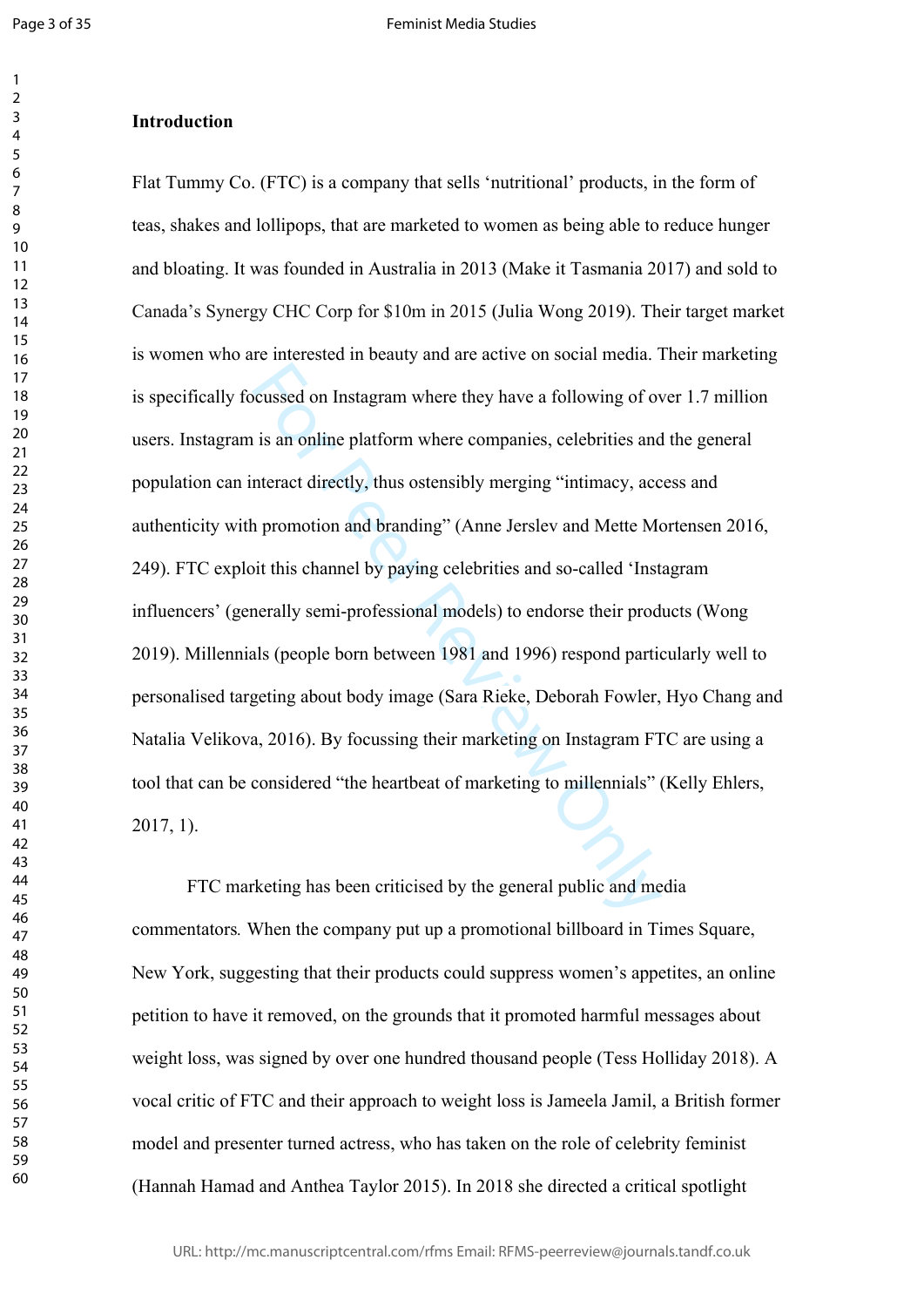toward FTC, using her Twitter account [\(https:twitter.com/jameelajamil](https://twitter.com/jameelajamil)) to illuminate the underlying messages directed at women. Her tweets were subsequently reported and discussed in mainstream media (e.g. Frances Ryan 2018). The example below exemplifies her concerns about the impact of FTC and the wider beauty industry on women's self-worth.

The way this industry sells fear to (only) women about the inevitable effects of time and gravity, and a slowing metabolism, makes me feel sick. The corrective beauty industry is booming at an all-time high, because they have ensured our self-worth is at an all-time low. (Jameela Jamil 2019)

and gravity, and a slowing metabolism, makes me feel s<br>
be beauty industry is booming at an all-time high, becau<br>
beauty industry is booming at an all-time high, becau<br>
our self-worth is at an all-time low. (Jameela Jamil Public critiques such as this are an important channel for challenging the objectification of women and the ways in which oppressive body ideals are marketed. Our paper furthers this agenda by offering an in-depth discursive analysis of the messages FTC promotes to women regarding ideal bodies and subjectivities. To offer theoretically informed scrutiny, we situate our analysis of FTC's promotional messages within the contemporary postfeminist, neoliberal media landscape. Our argument is that the interpretive repertoires deployed by FTC diverge from previously seen discourses which demand work on the self (Ana Elias, Rosalind Gill and Christina Scharff 2017; Sarah Riley, Adrienne Evans and Martine Robson 2019) by promising the 'Erasure of Labour'.

#### *Literature review*

A growing base of research evidences how advertising directed at women reflects postfeminist tropes (Rosalind Gill 2007; Angela McRobbie 2009). These issues will now be examined in more detail with attention paid to the tensions and contradictions that abound.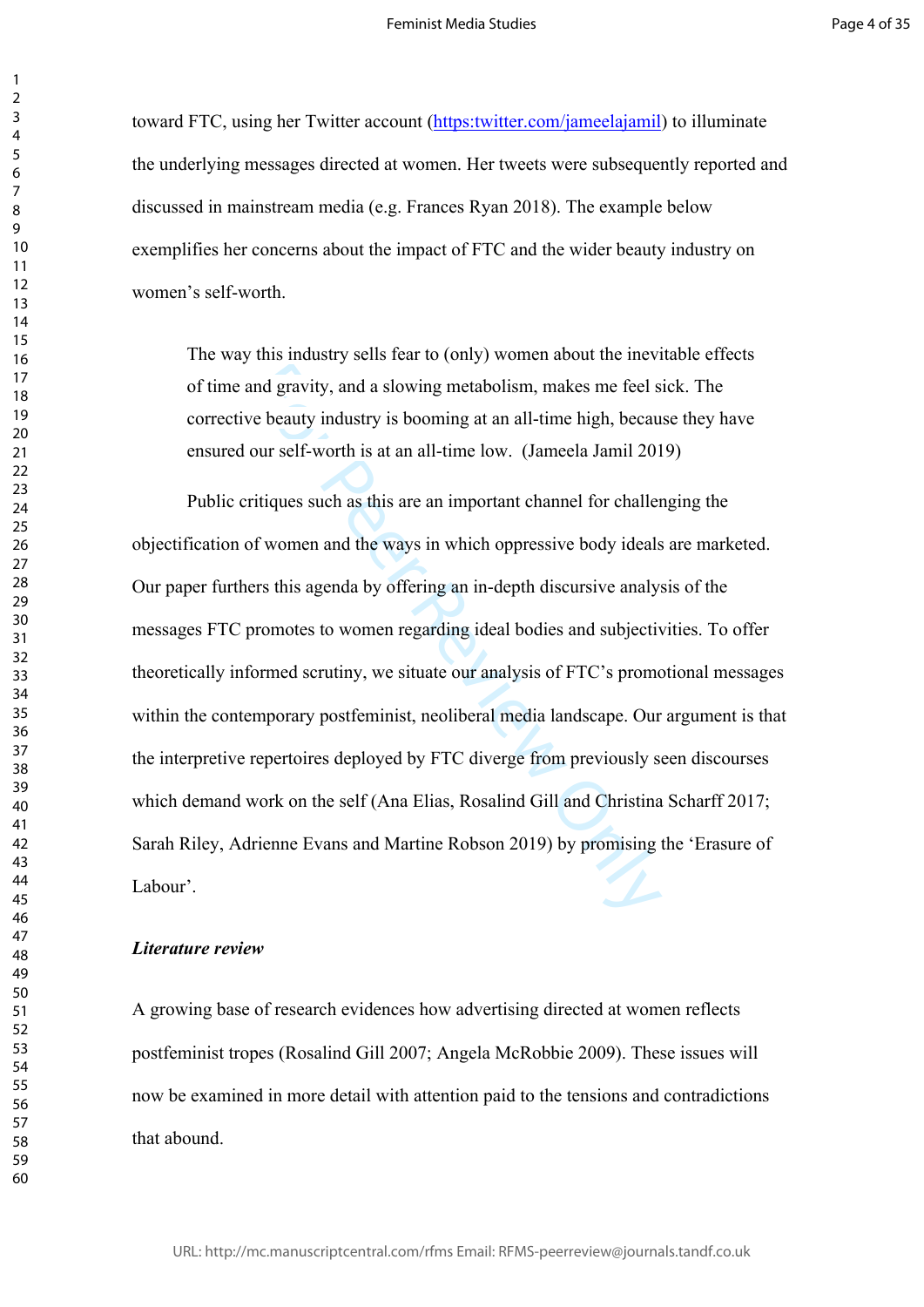$\mathbf{1}$  $\overline{2}$  $\overline{3}$  $\overline{4}$  $\overline{7}$ 

#### *Femininity as a bodily property*

A key element of postfeminism is the preoccupation with surveillance of the body. The body is seen both as a source of power, and as a window to the individual's interior life (Gill 2007, 2008). According to Gill (2008, 43), "empowerment is tied to possession of a slim and alluring young body, whose power is the ability to attract male attention and sometimes female envy". In other words, value is derived from the possession of bodies or body parts that are used, consumed or sexually desired by others (Sarah Riley, Adrienne Evans, Sinikka Elliot, Carla Rice and Jeanne Marecek 2017).

The sexualised representation of the body is evidenced in marketing and advertising through the easily recognizable figure of the 'midriff' (Gill, 2008, 2009).

at are used, consumed or sexually desired by others (Sa<br>
5. Sinikka Elliot, Carla Rice and Jeanne Marecek 2017).<br>
Halised representation of the body is evidenced in mark<br>
ugh the easily recognizable figure of the 'midriff' Gill describes images of half-naked, conventionally attractive models with their slim, toned tummies exposed to the viewer. This is invariably combined with a 'Porno Chic' aesthetic (Brian McNair 2002) which evokes sexual arousal: arched backs, exposed cleavage and simulated orgasms. Thus, the midriff becomes an undeniable site of erotic interest and a signifier of hyper-(hetero)sexualised femininity.

### *The necessity for labour on the body*

On the one hand, postfeminist media culture celebrates the female body as a source of identity and power, yet simultaneously constructs it as a pathological composite of problems (McRobbie 2009). Thus, women are called upon to focus their attention on the body and work to enhance it, manage it and solve its inherent flaws. As Gill (2008, 41) elucidates, "each part of the body must be suitably toned, conditioned, waxed, moisturized, scented and attired" until the postfeminist 'ideal' body (exemplified through a slim, flat midriff) is obtained. Women's flawed bodies are always on the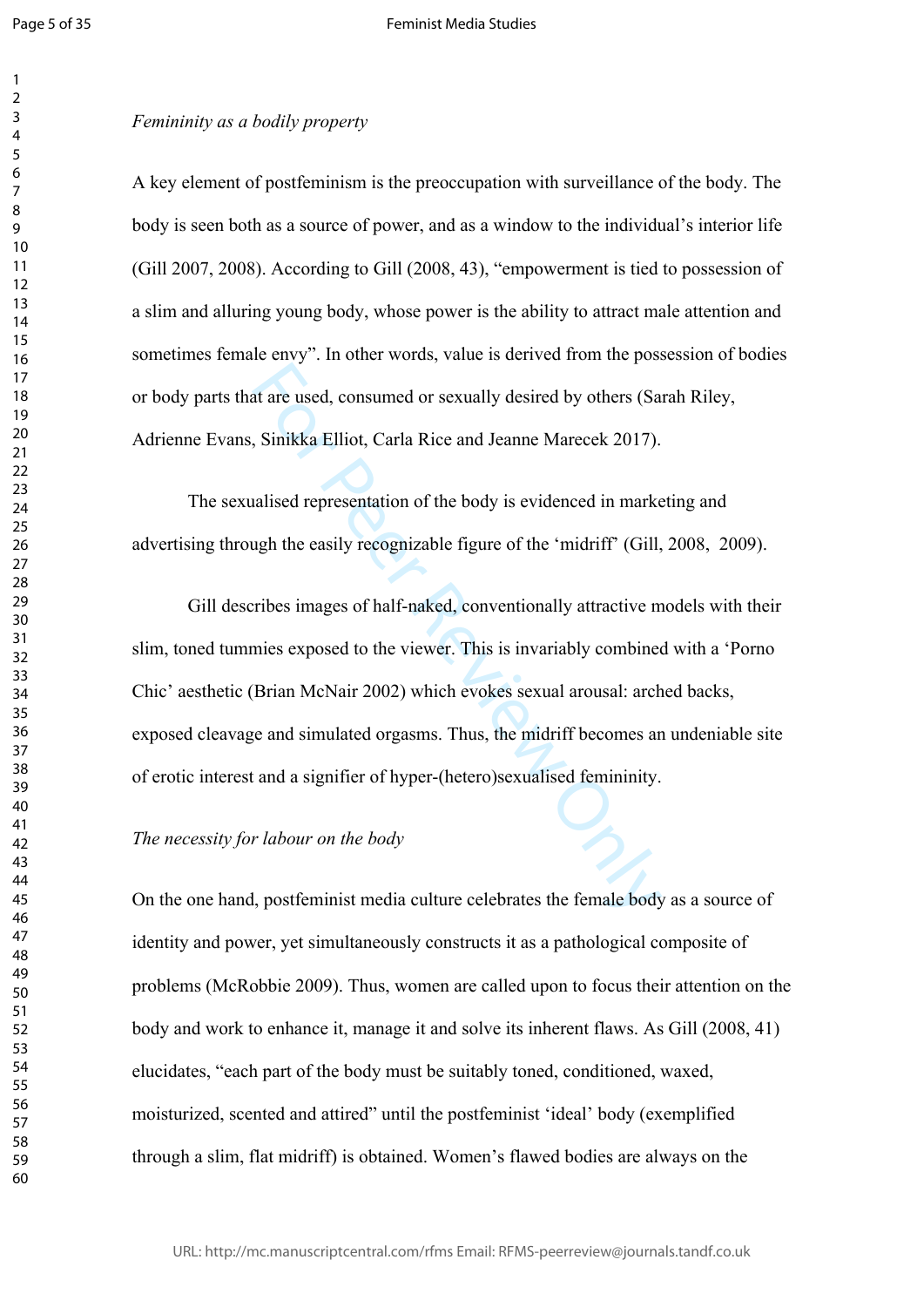brink of failing unless a continuous programme of maintenance work, or 'aesthetic labour' is enacted (Gill 2009; Elias, et al. 2017). Sometimes that work is constructed as fun. For example, Michelle Lazar (2017) examines cosmetic advertising where aesthetic labour is recontextualised as playful practice. At other times, work is constructed as difficult but rewarding. For example, Riley and Evans (2018) analysed women's blogs about exercise and identified how the achievement of a slim, toned body was said to require hard fought physical and psychological work.

Hence, we see neoliberal discourses about transformational makeovers: aspirational practices whereby body projects can be remodelled and reinvented as something better. Neoliberalism calls upon consumers to become entrepreneurs of the self (Michel Foucault, 2008, 226), cultivating newer and better versions of themselves. In this way women are expected to conform to even narrower ideals of female attractiveness.

# *Neoliberal consumption as solution*

ght physical and psychological work.<br>
eoliberal discourses about transformational makeovers.<br>
by body projects can be remodelled and reinvented as s<br>
alls upon consumers to become entrepreneurs of the sel<br>
226), cultivatin In answer to this call to work, neoliberal consumerism is invariably trumpeted as the solution. By consuming products, work on the body can be enacted ( Nicola Brown, Christine Campbell, Craig Owen and Atefeh Omrani, 2020). Consumption is positioned as central to production of postfeminist identity (Riley et. al 2019; McRobbie 2009). The making of femininity is understood as a body practice that is fundamentally consumer oriented, conveniently aligning with the "Capitalist need to sell an everexpanding roster of commodities in a globalized economy" (Josee Johnston and Judith Taylor 2008, 943). Women are told that purchasing products is the solution to the host of problems with which the female body is beset. By solving those problems, or at least staving off their effects for a period, the body is ostensibly improved, and empowerment becomes one step closer. Feminist activism is limited to choosing which product to buy.

 $\mathbf{1}$  $\overline{2}$  $\overline{3}$  $\overline{4}$  $\overline{7}$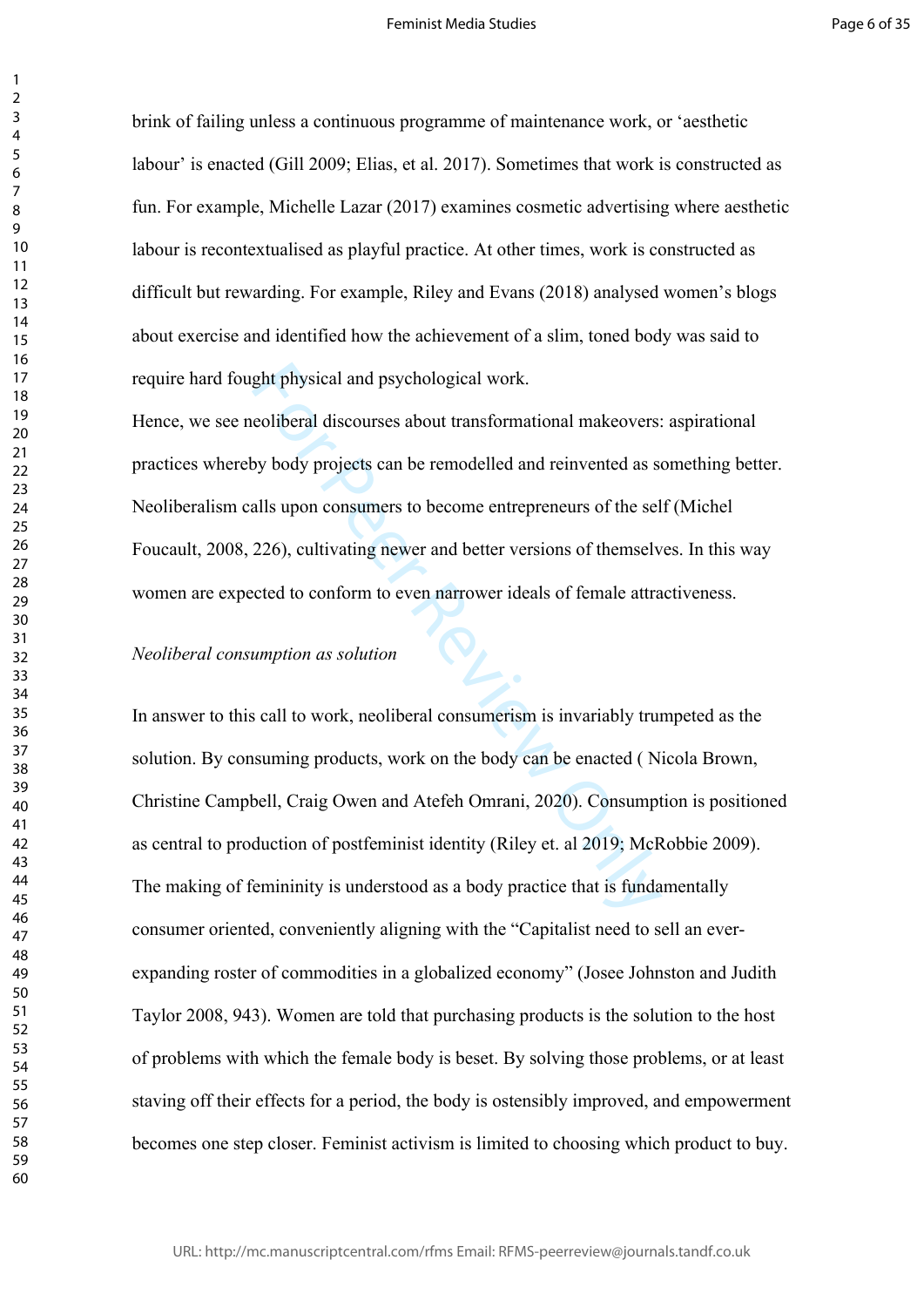$\mathbf{1}$  $\overline{2}$  $\overline{3}$  $\overline{4}$  $\overline{7}$  $\mathsf{Q}$ 

Consumption becomes the primary "expression of female bodily autonomy and choice" (Kim Toffoletti and Holly Thorpe 2018, 302).

#### *Dieting versus consumption*

In light of the postfeminist focus on the body and consumption as the road to empowerment, food is a fundamental site of tension. As Julie Guthman and Melanie DuPuis (2006, 443) state, "we buy and eat to be good subjects", but this is at odds with dieting messages to enact control and restrict consumption of food (Susan Bordo 1993). In a market-oriented culture, which celebrates consumer choice as an expression of freedom and empowerment, the good citizen cannot also be characterised by restraint. But how can the modern woman satisfy imperatives both to eat and to not eat? It is an impossible dilemma (Lin Bailey, Christine Griffin and Avi Shankar 2015).

43) state, "we buy and eat to be good subjects", but this s to enact control and restrict consumption of food (Sus nted culture, which celebrates consumer choice as an expowerment, the good citizen cannot also be character One possible solution is to follow both imperatives by deliberately and overtly switching between them at sanctioned points. There have been suggestions that the ideal feminine, neoliberal subject is someone who knows how to control her body but, when hard work is done, knows when to indulge. This indulgence is permitted under the protective umbrella of 'deservingness' (Guthman and DuPuis 2006). This framing does give women some breathing room, but the tension is still present, with only time limited periods of reprieve.

One concept that has attempted to reconcile the two imperatives of calorific restriction and hedonistic consumption is what Kate Cairns and Josee Johnston (2015) refer to as the 'Do-Diet'. In their analysis of interviews and focus groups with women, alongside health-focused food writing, they observe how this tension has been resolved through a process of reframing. Instead of diets being expressed in terms of restriction, dieting is articulated as 'healthy eating', consisting of a series of positive consumption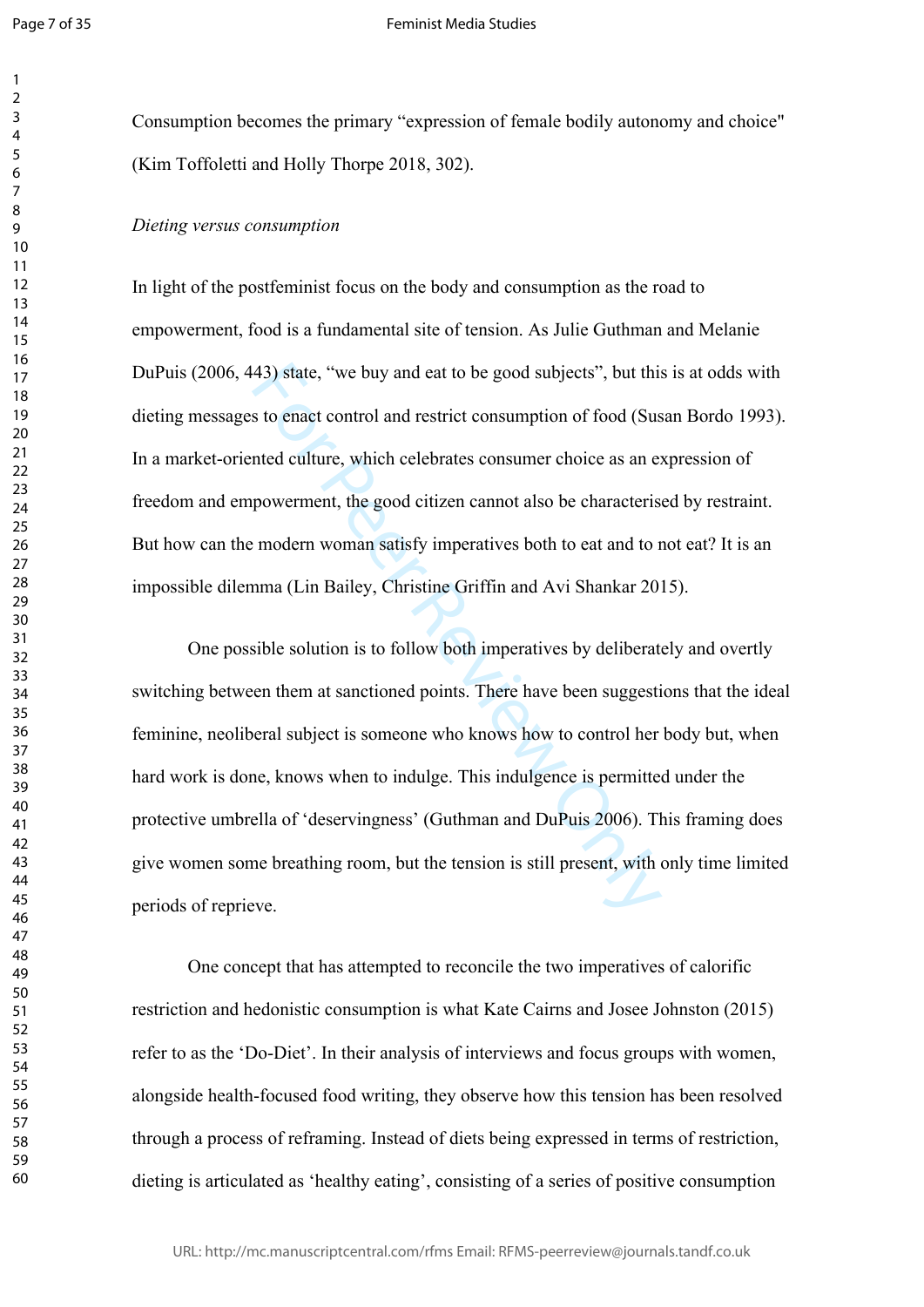choices. They term this the 'Do-Diet' (as opposed to the 'Don't-Diet'). The Do-Diet offers a 'win-win' solution whereby consumers can both exercise restraint in terms of ingesting calories and simultaneously satisfy consumptive imperatives. Still, the spectre of restriction is present, inherent in the choice of foods that are open to women: they must still be 'healthy' (however that is defined). Once again, women are trapped in the liminal space between decrees to exhibit both restraint and unbridled consumption.

Exercision that women are frequently faced with impossib-<br>sition. Femininity has been understood in the postfemin<br>ontradictory and dilemmatic space which appears almo:<br>omen to inhabit'' (Christine Griffin, Isabelle Szmigin The observation that women are frequently faced with impossible dilemmas is not a new proposition. Femininity has been understood in the postfeminist literature as "a profoundly contradictory and dilemmatic space which appears almost impossible for girls or young women to inhabit" (Christine Griffin, Isabelle Szmigin, Andrew Bengry-Howell, Chris Hackley and Willm Mistral 2012, 184). Unsurmountable contradictions, inconsistent logic and opposing demands characterise postfeminist media messages (Bailey et al., 2015; Griffin et al., 2012). These spaces require balancing acts and paradoxical performances from women (Cairns and Johnston, 2015; Bailey et al., 2015).

Therefore, the question that drives this paper is, 'how does FTC solve the impossible dilemma of the simultaneous call to both consume and to restrict consumption?' In our analysis we argue they do this through a process we conceptualise as the 'Erasure of Labour'.

#### **Method**

## *Data collection*

We collected data from the FTC Instagram account in the form of photographs or slogan posts and their associated comments.

*[Figure 1. Example of slogan and associated comments]*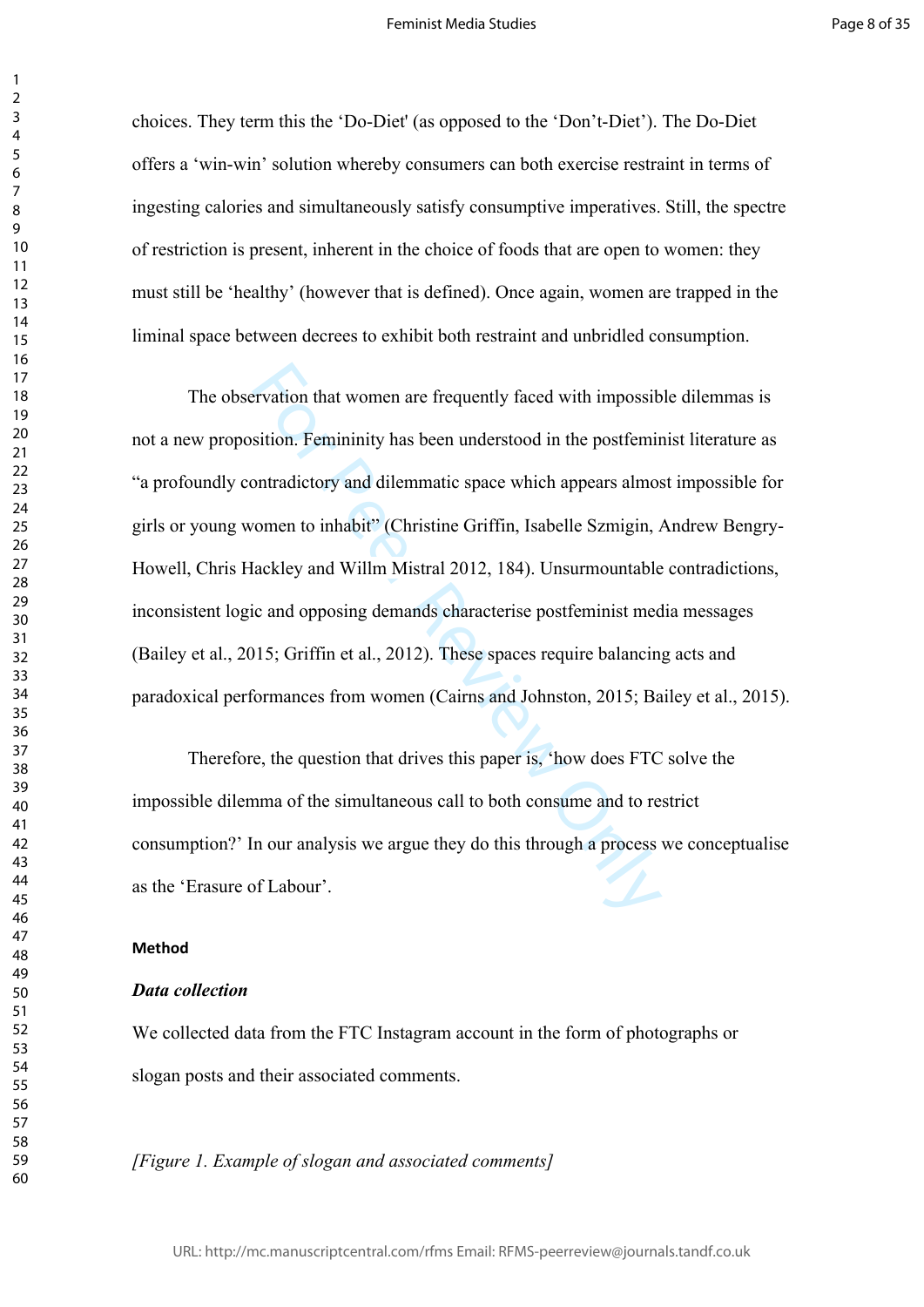$\mathbf{1}$ 

#### Feminist Media Studies

We collected all photographs and their comments posted over 4 months, from January<br>7<sup>th</sup> 2018 to April 30<sup>th</sup> 2018, resulting in a data set of 270 photos. We also collected all slogans and their comments posted from January 8<sup>th</sup> 2018 to November 22<sup>nd</sup> 2018, resulting in a data set of 98 slogans. The window for data collection was longer for slogans because they were posted less frequently.

#### *Data Analysis*

e whole data set in two stages. Initially the second authorist informed thematic analysis of the data (Virginia I 2006). This consisted of reading, re-reading and coding codes were collated in order to establish an outline We analysed the whole data set in two stages. Initially the second author conducted a social constructionist informed thematic analysis of the data (Virginia Braun and Victoria Clarke 2006). This consisted of reading, re-reading and coding the entire data set. These initial codes were collated in order to establish an outline of potential themes which responded to the research question. The research team then worked collectively, discussing the themes and undertaking a more in-depth analysis, informed by postfeminist and neoliberal theory, negotiating different interpretations until we arrived at consensus. We then interrogated potential 'interpretative repertoires' underpinning FTC's marketing rhetoric. An interpretative repertoire can be defined as a "recognisable routine of arguments, descriptions and evaluations, distinguished by familiar clichés, common places, tropes and characterizations of actors and situations" (Nigel Edley and Maragret Wetherell 2001, 443). Finally, we identified relevant exemplars from across the images, slogans and comments that most clearly illustrated the central tenants of each interpretative repertoire.

#### **Analysis**

We identified three distinct but related interpretive repertoires. The first 'be fit even though you're lazy', the second 'be thin even though you binge', the third 'be empowered even though you're weak'. These repertoires are based on two premises that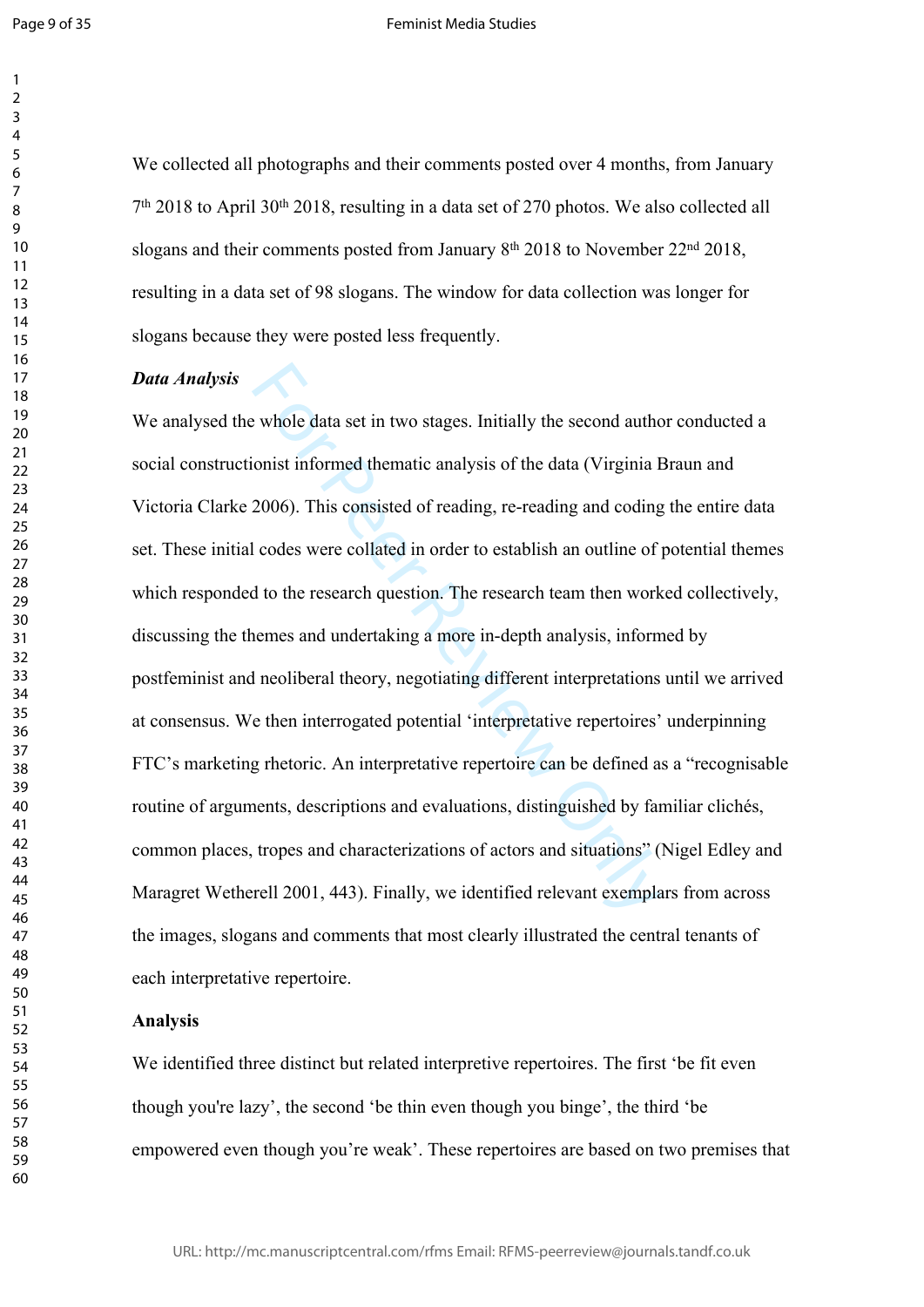set up an impossible dilemma: 'you must attain an ideal' and, 'the reality is you cannot attain the ideal'. This dilemma is then solved by offering the logical conclusion: 'consume our product'.

#### *[Table 1. A summary of the premises and conclusions of each of the three repertoires]*

The consistent rhetoric from each repertoire is 'don't try, you will fail', which leads logically and inexorably to FTC products that promise to make difficult, nay impossible, work unnecessary. It also reifies the neoliberal approach to the body by generating insecurity and then providing an individualised product as a solution (Brown et al., 2020 ).

# *Be fit even though you're lazy*

hetoric from each repertoire is 'don't try, you will fail',<br>exorably to FTC products that promise to make difficul<br>k unnecessary. It also reifies the neoliberal approach to<br>urity and then providing an individualised produc The call to be fit is frequently illustrated with images of gym paraphernalia and women exercising. Running shoes, weights, women holding yoga poses or wearing boxing gloves: reminders to do literal work on the body are ubiquitous. This fitness imperative has been identified extensively by postfeminist researchers (Pirkko Markula 1995; Riley and Evans 2018; Toffoletti and Thorpe 2018).

*[Figure 2. Examples of images calling for audiences to be fit]*

Postfeminist and neoliberal discourses about the body locate it as a site of work, as something that needs cultivating and regulating (Chris Shilling 2012). There is a call for discipline of the female body in the pursuit of perfection (Margaret Duncan 1994), where it is the individual's responsibility to engage in improving activity (Paul Crawshaw 2007). This is clearly conveyed through images posted by FTC's Instagram account, where audiences are enjoined to exercise. They display an abundance of flesh,

 $\mathbf{1}$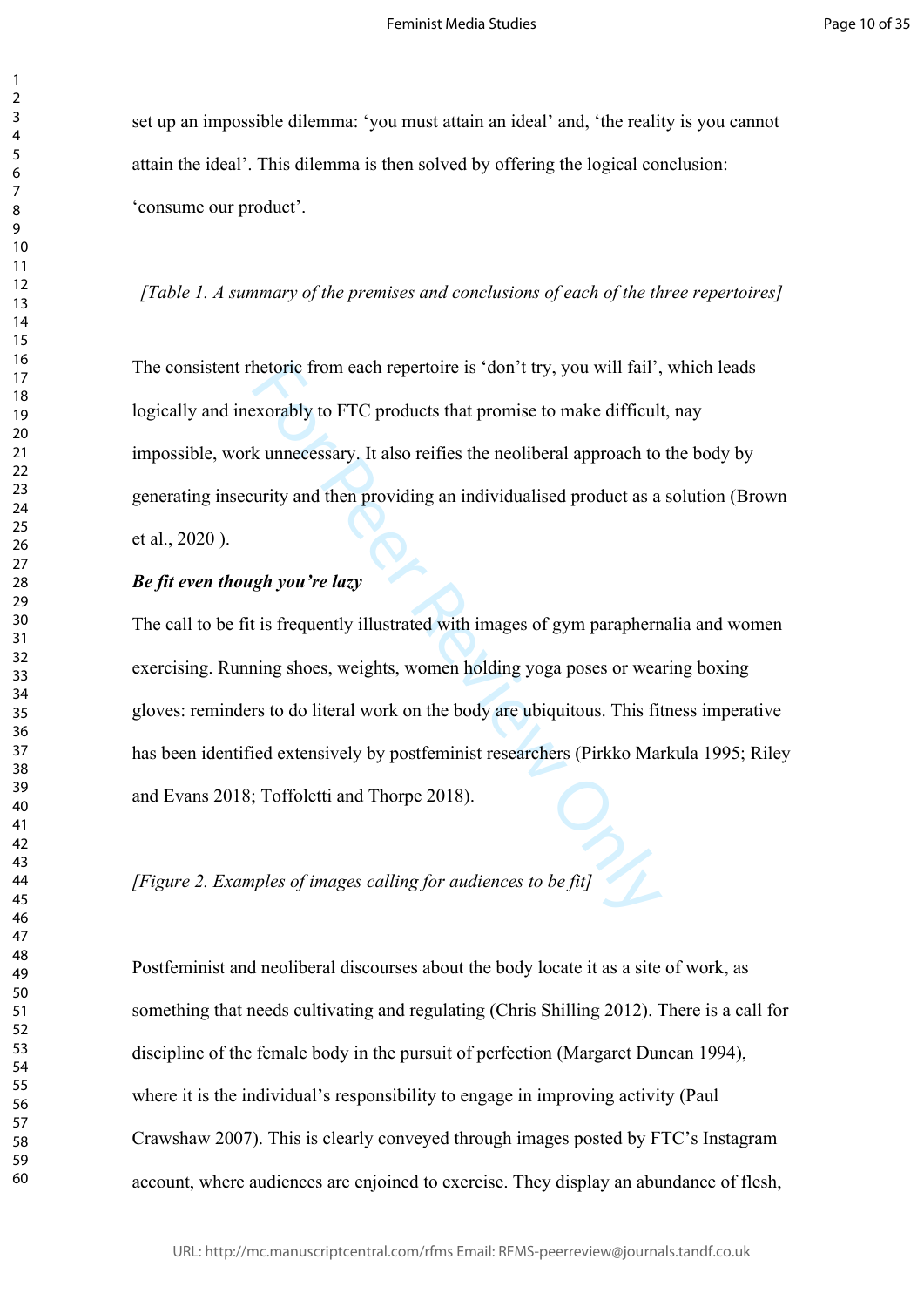$\mathbf{1}$  $\overline{2}$  $\overline{3}$  $\overline{4}$  $\overline{7}$  $\mathsf{Q}$ 

and are presented as sexualised objects, required to maintain a hyper-sexualised feminine appearance even when engaging in physical work.

The message conveyed through these images is in complete contrast to the written messages with which women are presented.

*Slogan set 1: Examples of slogans telling audiences they are lazy*

- Real talk. Stairs are so much prettier when you're looking at them, and not running up and down them.
- Too bad we can't get abs by laughing at our own jokes. We'd totally have a six pack by now.
- Unless you fell on the treadmill, no one cares about your workout.

m, and not running up and down them.<br>
o bad we can't get abs by laughing at our own jokes. V<br>
ally have a six pack by now.<br>
lless you fell on the treadmill, no one cares about<br>
rkout.<br>
mdermine any nascent drive to engage These slogans undermine any nascent drive to engage in work on the body. They tell women that their default state is one of laziness*.* This is a risky message for a company to state explicitly because they run the risk of angering or alienating their customers. To negate this, FTC employ humour to allow them to say the unsayable: namely that their customers are inherently lazy. Humour gives FTC a response to potential criticism, in that they can hide behind a defence of 'we're just joking'. This strategy is reinforced through the use of 'we' , wherein they position themselves as suffering from the same weakness as their audience.

Crucially, the novel message is that women are expected to obey the exercise imperative whilst accepting the impossibility of working on the body. Moreover, the impossibility of doing work on the body is dismissive of women's agency, positioning them as lacking the necessary motivation and discipline. We will see that this lack of regard for women's abilities underlies all three interpretive repertoires. This sets the scene for the resolution provided by FTC products which claim to negate the necessity for work.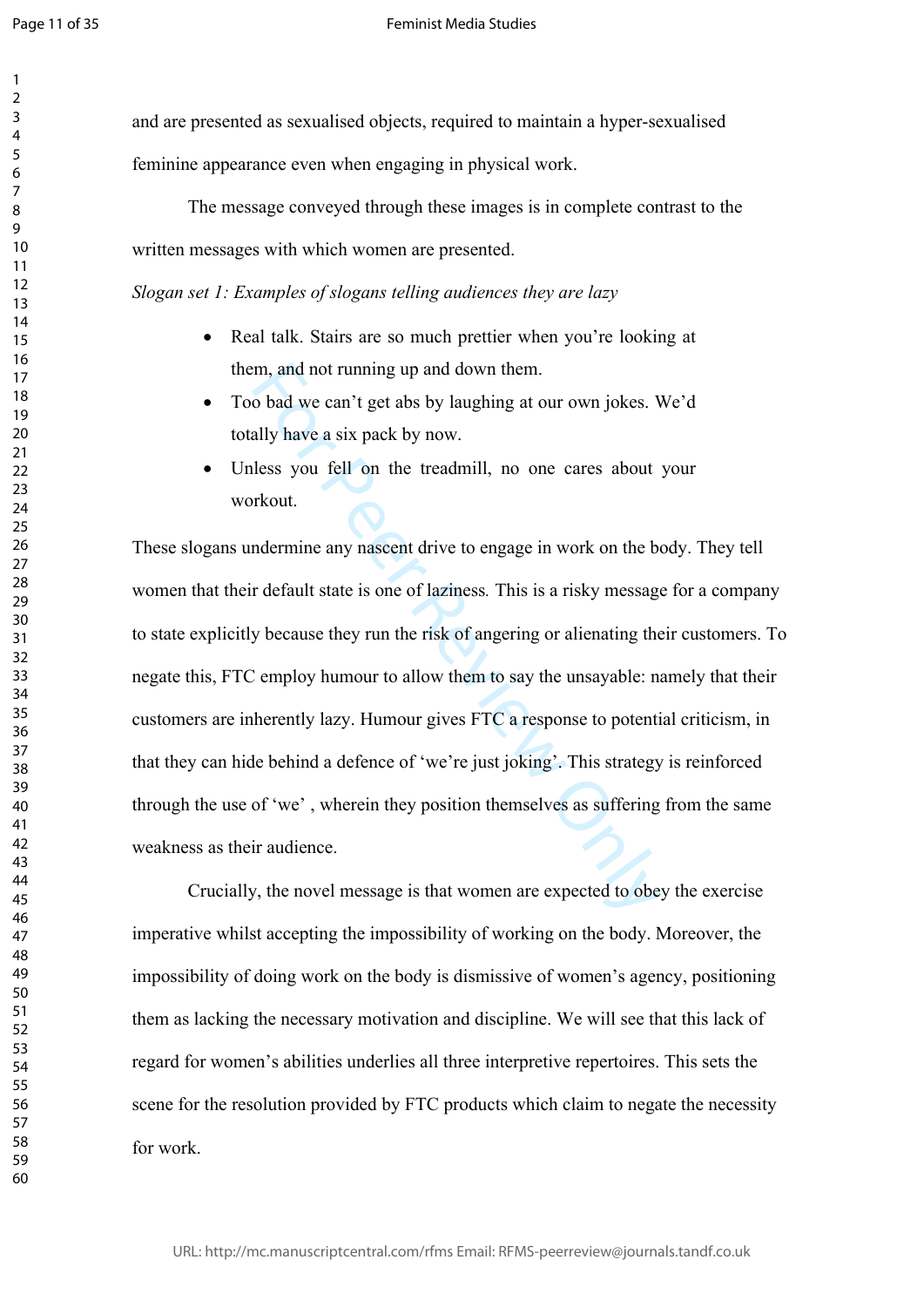## *Be thin even though you binge*

Images endorsed by FTC call for women to be thin. Although there are many women with large, shapely buttocks and breasts, tummies were slender and flat.

## *[Figure 3. Examples of images calling for audiences to be thin]*

These images are embodiments of the sexualized postfeminist bodily ideal. This echoes Gill's (2008; 2009) analysis of midriff advertising as consisting of young, conventionally attractive, hyper-sexualised and hyper-feminised women, depicted knowingly and deliberately flaunting their presumed sexual power. This is evident in the FTC images, through pouting lips, arched backs, sultry looks and exposed halfnaked bodies.

e embodiments of the sexualized postfeminist bodily io<br>
09) analysis of midriff advertising as consisting of your<br>
uttractive, hyper-sexualised and hyper-feminised wome<br>
leliberately flaunting their presumed sexual power. Strikingly, whilst presented as sporty, they are completely devoid of toned muscles. Muscles imply strength and power and are typically associated with men and masculinity and are thus problematic for women (Chris Shilling and Tanya Bunsell 2009). This analysis is exemplified by Pirkko Markula (1995) who identifies a contradictory media ideal specific to fitness industries where women are required to be "firm but shapely, fit but sexy, strong but thin".

This unspoken call to 'be thin' is undermined by pictures and text that give the opposite message, namely consume junk food and drink alcohol. Pictures show women sent into raptures of delight by the promise and consumption of food. Pizzas are crammed into smiling mouths; bouquets of fried chicken are gazed at with love; and donuts viewed with delight.

## *[Figure 4. Examples of images calling for audiences to binge ]*

 $\mathbf{1}$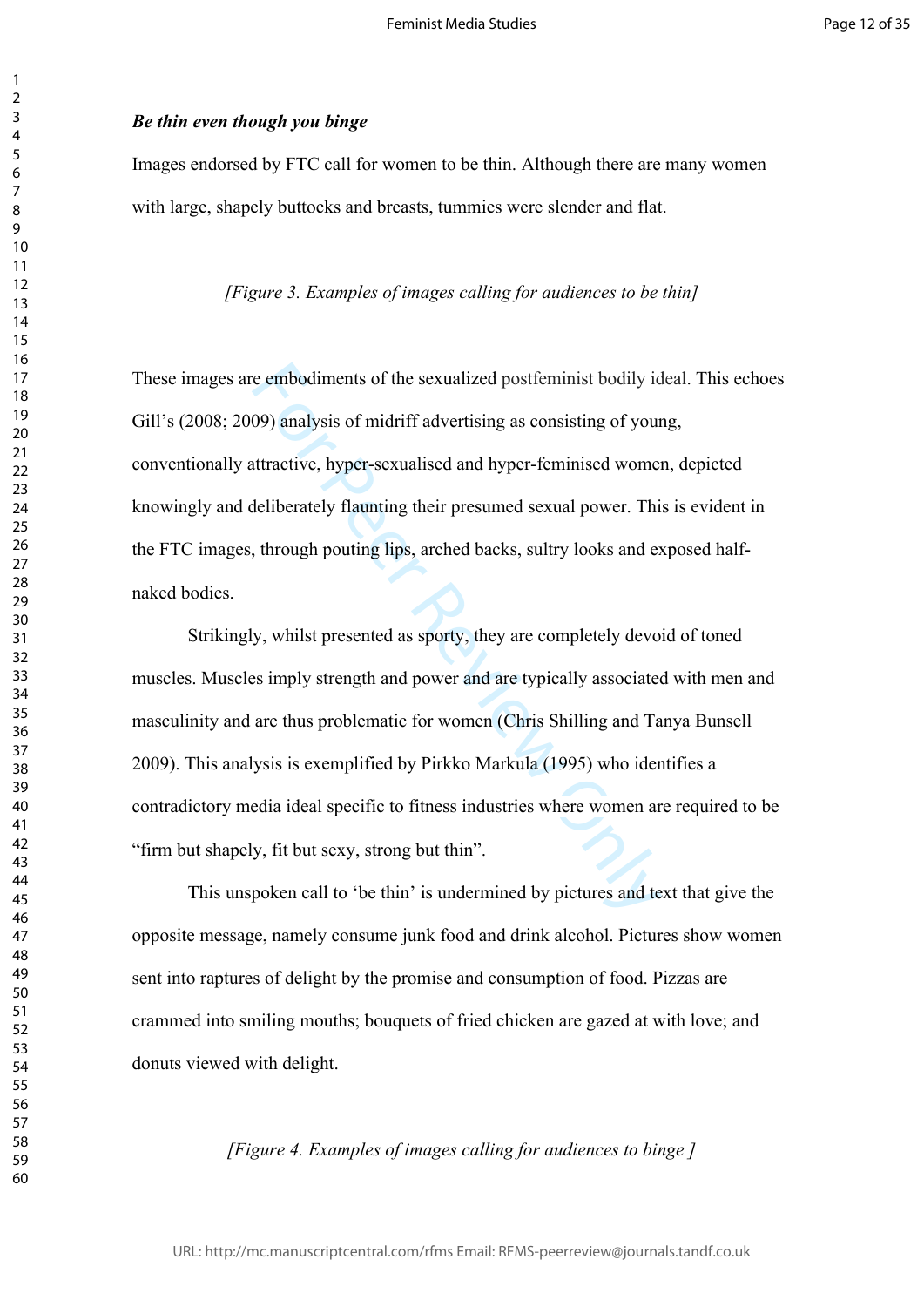$\mathbf{1}$  $\overline{2}$  $\overline{3}$  $\overline{4}$ 

The imperative to consume calories through junk food and alcohol is also conveyed through slogans, where consumption of food and alcohol is portrayed as something fun and necessary. Again, we see the use of humour and the first person plural 'we' to make the unsayable (high calorie consumption), sayable.

*Slogan set 2: Examples of slogans calling for audiences to consume calories*

- Our goal weight? Whatever we weigh now plus a burrito.
- A banana is 105 calories. A glass of prosecco is 80. Choose wisely, babes.
- We make wine disappear. What's your superpower?

In goal weight? Whatever we weigh now plus a burrito.<br>
banana is 105 calories. A glass of prosecco is 80. Ch<br>
sely, babes.<br>
e make wine disappear. What's your superpower?<br>
see audiences presented with an impossible dilemma Once again, we see audiences presented with an impossible dilemma (Bailey, et al. 2015) to emulate the visual portrayals of thinness and to consume high calorie food and drink. In fact, they are urged to consume calories in their most excessive, hedonistic form. Yet, unlike other discourses about body management that require women to control their calorie intake, either by switching between consumption and restriction, or by only consuming 'healthy' food (Cairns and Johnston 2015; Guthman and DuPuis 2006), FlatTummy Co. resolve this dilemma. They tell women that they can be thin *and* consume high calorie junk food and alcohol as long as they also consume the company's products. This brings us to the final interpretive repertoire which specifically addresses self-control, something that has been bubbling under the imagery and slogans about fitness and thinness.

## *Be empowered even though you're weak*

In this final interpretative repertoire we see the most explicit undermining of women's agency. In the previously discussed repertoires, being fit and thin are the ideals, but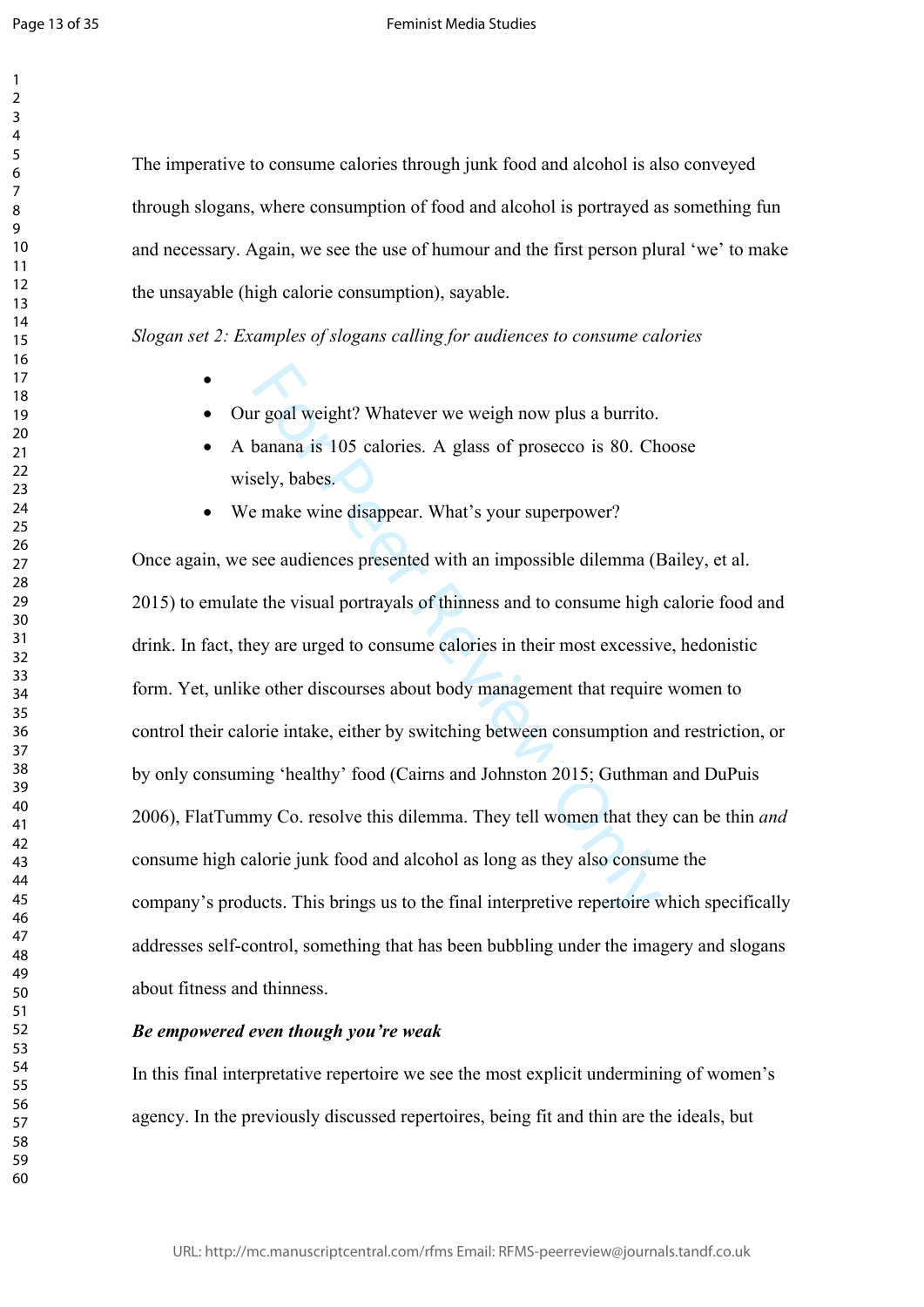laziness and bingeing are positioned as inevitable because women are inherently weak and lacking in self-control.

Images and slogans invoke tropes of power and emancipation. Women are depicted as confident and exhilarated, jumping into the air; or aggressive, confronting the camera with a direct, focussed stare.

*[Figure 5. Examples of images calling for audiences to be empowered]*

Slogans are used to support this call to power. And here we see vocabulary which has words like "kill" and "savage".

*Slogan set 3: Examples of slogans calling for audiences to be empowered*

- Yep, you freaking killed it.
- She's killing it.
- Be savage, not average.

For *Examples of images calling for audiences to be emp*<br>
It to support this call to power. And here we see vocabu<br>
<sup>1</sup> and "savage".<br>
<sup>2</sup> and "savage".<br> **2** and "savage".<br> **2** and "savage".<br> **2** and it is composed in the Interestingly, slogan metaphors are particularly aggressive, rather than assertive, where everything is a battle. Michelle Lazar (2006) noted the use of warfare metaphors in her analysis of 'power femininity' in Singaporean advertising to women. In both Lazar's paper and our own analysis, aggression is constructed as equivalent to power.

At the same time, slogans tell women the battle to be empowered is unwinnable. The viewer is told that they, and the writers, are lacking in self-control and cannot be held responsible for their actions and emotions.

*Slogan set 4: Examples of slogans telling audiences they're weak*

- Accidently got a side of fries, instead of a salad…again.
- Self control goes out of the window, when buying snacks for a road trip.
- We have ABS… absolutely no self-control.

 $\mathbf{1}$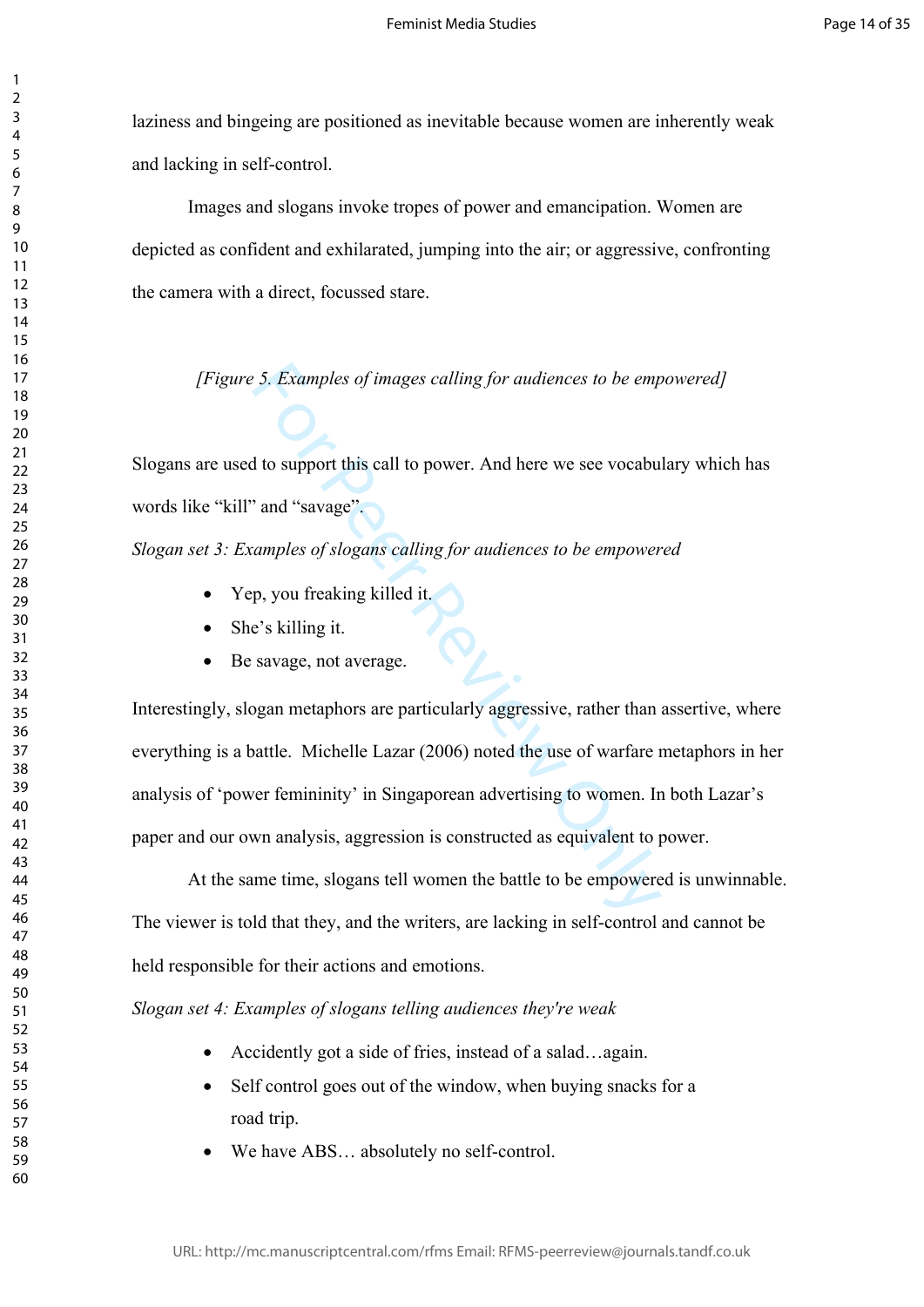$\mathbf{1}$ 

#### Feminist Media Studies

The writers tell audiences that they are weak and have no self-control. In a neoliberal, postfeminist context, where women are called upon to exercise self-discipline and manage their bodies and selves, this is an unsayable proposition. The only way to communicate this is by shrouding it in humour and jokes and a 'we're all in this together' cliché. It is acceptable to belittle the reader because the writer is belittling themselves at the same time.

#### *Erasing the labour*

**Solution**<br>
Solutionary with three impossible dilemmas: be fit even the unit of the unit of the member of the member of the member of the member of the member of the member of the dilemma disappears because FTC products er Having presented women with three impossible dilemmas: be fit even though you're lazy; be thin even though you binge; be empowered even though you're weak, what are women to do? In answer, for the first time, women are told they do not have to work on their bodies, they do not have to exercise, diet or be empowered. In other words, the contradiction or dilemma disappears because FTC products erase the labour required to achieve the ideal. This is epitomised in images where junk food is shown side by side with a FTC product.

# *[Figure 6. Examples of images that resolve the dilemma]*

The dilemma is particularly addressed in the comments accompanying slogans and images. While the images and slogans present the contrasting ideals and 'realities', FTC comments on their own posts with whispers of an easy resolution. Comments explicitly reinforce the idea that being lazy, bingeing and being weak are no longer problems because FTC products provide a solution.

*Slogan set 5: Examples of comments that provide a solution*

• Craving something sweet? We've got just what you need to satisfy your cravings without getting off track.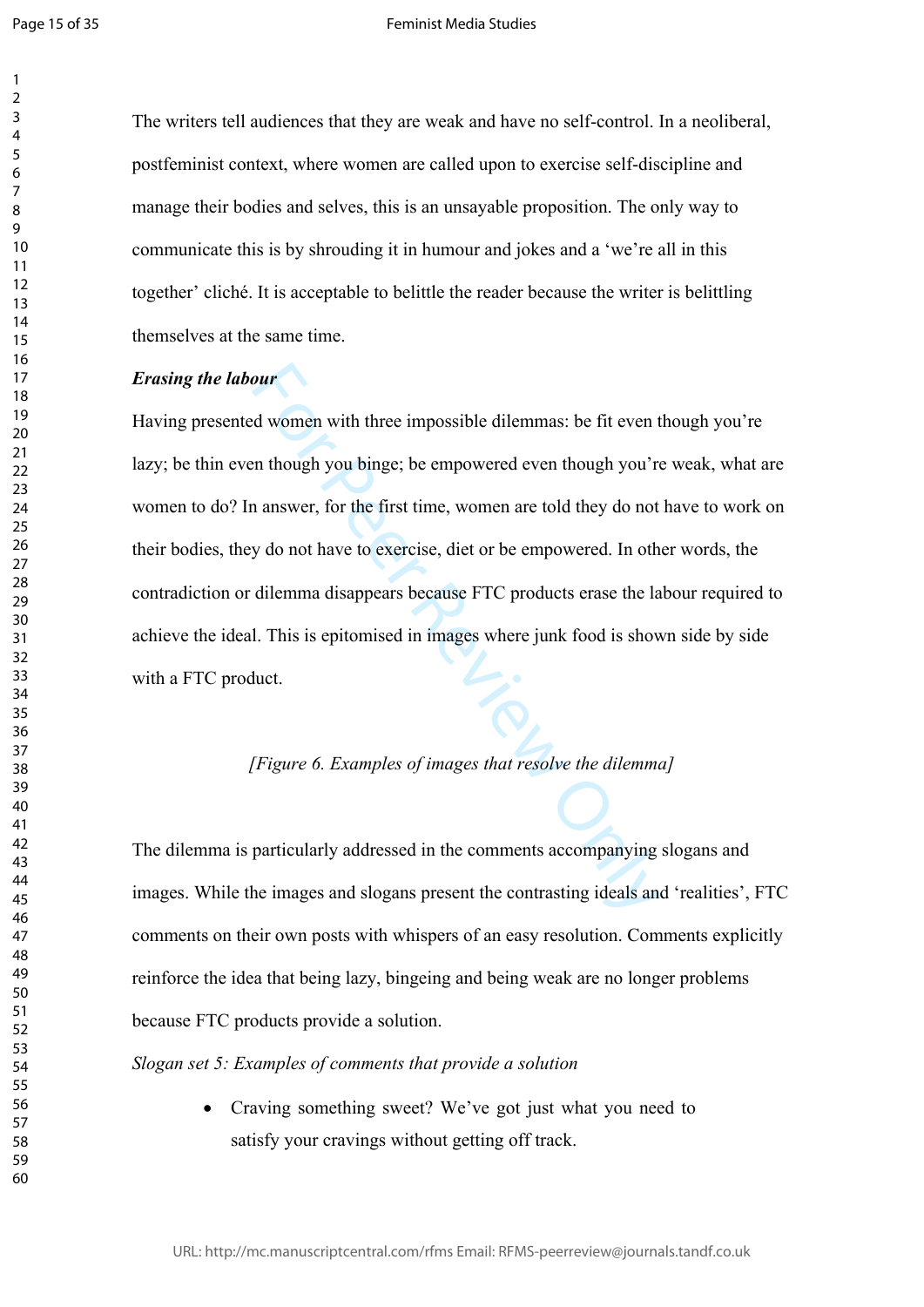Usually we'd be reaching out for something sweet right now. But since we've got our Flat Tummy shakes on subscription we've been keeping our cravings in check.

The reassuring message women are given is that work, restraint and control are unnecessary. Unbridled consumption is acceptable, even expected, as long as they consume FTC products.

# **Discussion**

44) analysis of midriff adverts she identified "The cost,<br>name, the violence, the pain and the anxiety associated<br>to approximate to current standards of female beauty".<br>int over the labour associated with feminine beauty i In Gill's (2008, 44) analysis of midriff adverts she identified "The cost, the labour, the discipline, the shame, the violence, the pain and the anxiety associated with disciplining the female body to approximate to current standards of female beauty". Alternatively, FTC does not paint over the labour associated with feminine beauty ideals, rather they erase the need for labour. And where Cairns and Johnston (2015) identified a tension at the heart of neoliberal consumer culture between embodying discipline through dietary control and expressing freedom through consumer choice, FTC says there is no tension because there is no need to embody discipline or control, in other words, labour is not necessary. This concept of Erasure of Labour is a new contribution to the literature.

Erasure of Labour can be seen in each of the three repertoires we identified, two focussing on the physical self (food and exercise), and one on the psychological self (feeling empowered). What follows is a contextualisation and exploration of the concept of Erasure of Labour.

 In the first repertoire 'be fit even though you're lazy', images depict active women surrounded by gym equipment. Thus, FTC remind women of the work they are expected to do. This conflicts with the slogans that explicitly tell women not to exercise because it is too hard. This offers a radical contrast to research by Riley and Evans (2018) that documents women being exhorted to engage in extensive amounts of exercise and work on the physical self. Our paper has, for the first time, observed an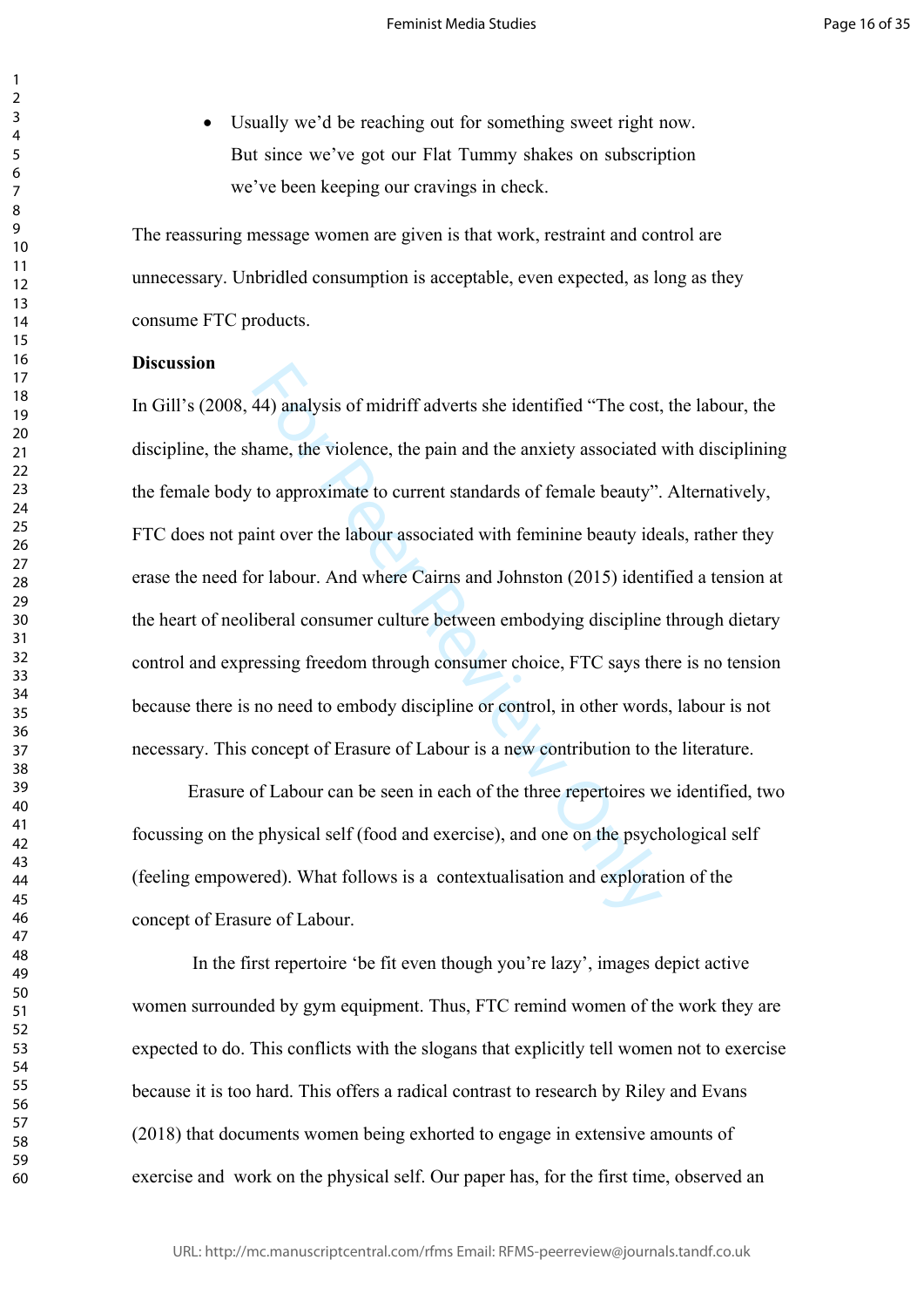$\mathbf{1}$  $\overline{2}$  $\overline{3}$  $\overline{4}$  $\overline{7}$ 

#### Feminist Media Studies

alternative message, namely that women do not need to do exercise – the labour imperative is erased.

aanifestation of the neoliberal imperative to consume w<br>ty to limit calorie consumption. Cairns and Johnson (20<br>esolved with their concept of the 'Do-Diet', where food<br>ong as it is the 'correct' type of food. In contrast, The second repertoire 'be thin even though you binge' contrasts thin bodies with binge eating and drinking. The ideal body is promoted through photographs of slim, flat midriffs and sexualised flesh. This contrasts with photos of women gorging on junk food, and messages reminding women how desirable fast food and binge drinking are. Here we see a manifestation of the neoliberal imperative to consume which sits uneasily with the necessity to limit calorie consumption. Cairns and Johnson (2015) suggest this tension can be resolved with their concept of the 'Do-Diet', where food consumption is encouraged, as long as it is the 'correct' type of food. In contrast, the junk food and alcohol valorised by FTC does not fit within the boundaries of 'correct' foods. FTC steam roller through the intricate requirements of dieting by claiming the labour inherent in managing calorie consumption is unnecessary.

The logic of this rhetoric is cemented by the third repertoire: 'be empowered even though you're weak'. Images of powerful women are paired with jokey messages about the impossibility of self-control. FTC tells their customers they are psychologically flawed, but it softens this bleak message by couching it in humour and including themselves in the category. This sits in stark contrast to the body positivity movement that ostensibly releases women from aspiring to a physical ideal, but instead replaces it with a new psychical ideal namely, to be positive and confident (Rosalind Gill and Ana Elias 2014). FTC does not require their audience to either labour to attain the thin ideal (as in neoliberal messages), or to labour to be content with not being an ideal shape (as in body positive messages). Instead, they offer a solution requiring no labour at all: simply to buy their products.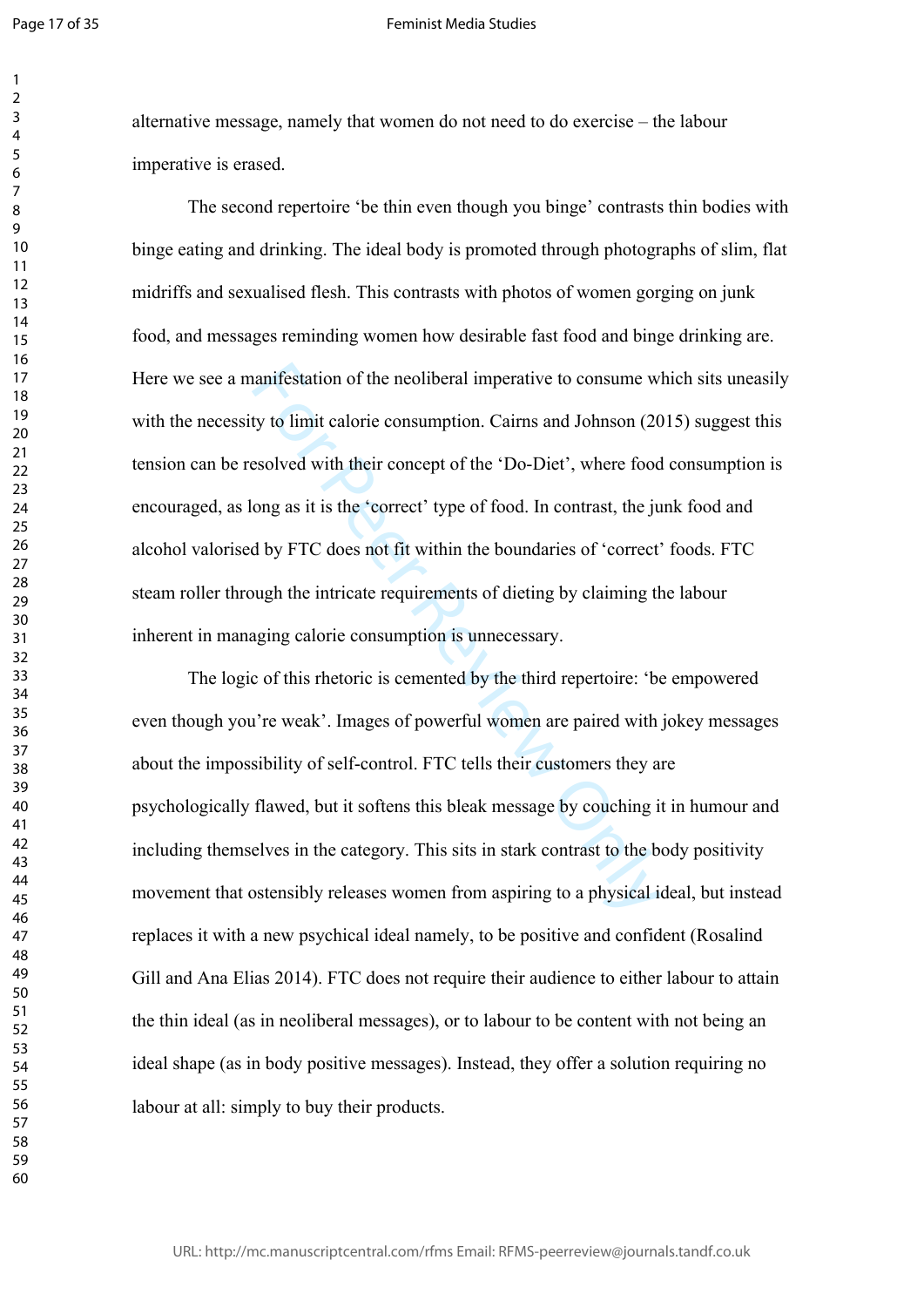rated in twenty-first century, Western, postfeminist cult<br>trodden requirements for the self-enhancement drive of<br>bour (Elias et al. 2017; McRobbie, 2009; Riley, et al. 2<br>have been long standing discussions about the 'tyran Having discussed the three repertoires evidenced in our data, we now move to abstracting the features that were apparent across all of them, namely: ideals, reality and solution. Erasure of Labour has three components: first to promote an ideal, second, to dismiss the possibility of achieving the ideal, and finally to offer a product as the way to resolve the tension between the two. The three ideals featured in the three repertoires were: 'be thin', 'be fit' and 'be empowered'. These three pillars of ideal femininity are so obviously located in twenty-first century, Western, postfeminist culture, and exemplify well-trodden requirements for the self-enhancement drive of physical and psychological labour (Elias et al. 2017; McRobbie, 2009; Riley, et al. 2019). For example, there have been long standing discussions about the 'tyranny of thinness', requirements to discipline the body through exercise, and the more recent imperative for psychological empowerment, often connected to body positivity discourses (Bordo 1993; Duncan 1994; Gill and Elias 2014). FTC tells women to aspire to, rather than question, these ideals.

Women might assume that to achieve these ideals they need to undertake aesthetic, physical and psychological labour. And indeed, this exhortation to do work on the self epitomises the neoliberal construction of humans as consumers who must constantly strive to improve (Derek Hook, 2004). However, women are simultaneously presented with the supposed 'reality' that they are lazy, greedy and psychologically weak. The labour, discipline and restraint necessary to attain these postfeminist ideals is positioned as unachievable. This is the second component of Erasure of Labour. These messages are denigrating to women, designed to undermine women's felt sense of autonomy and agency, and thus set up the conditions for dependency on the company's products.

 $\mathbf{1}$  $\overline{2}$  $\overline{3}$  $\overline{4}$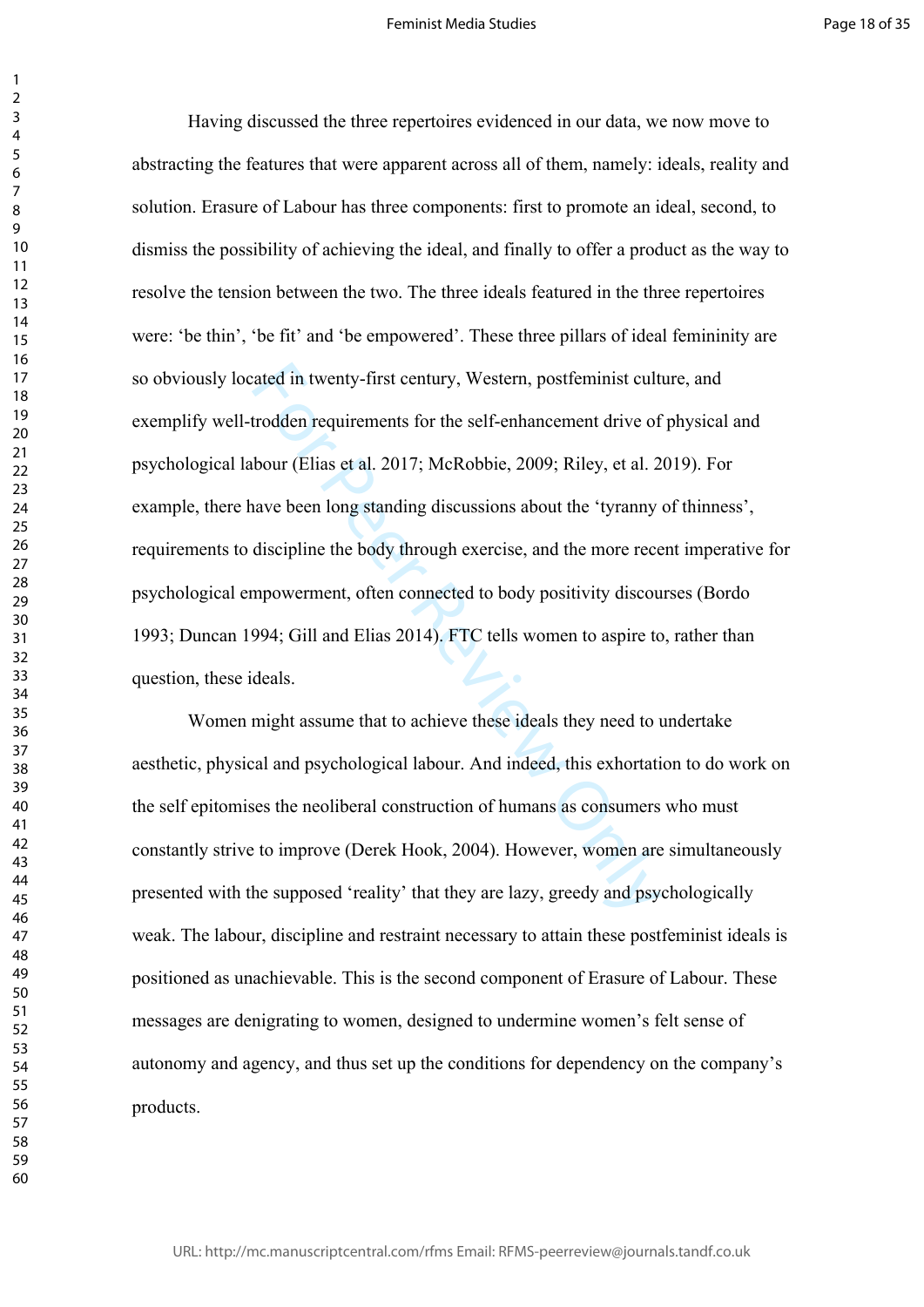$\mathbf{1}$  $\overline{2}$ 

#### Feminist Media Studies

at loss arena are campaigns which fall under the "Love ample of this is the 2013 Special K campaign which in effines" them (Emma Luck, 2016). But FTC does somet your body discourses exhort women to "be empowered" e" (Gill It is the intermediate "reality" step which distinguishes FTC's marketing from that of other weight loss products and general advertising. Traditional advertising takes a "product-solution" approach (Gill, 2009). Thus, in the case of weight loss products, we see a foregrounding of ideals and a promise that the product will enable attainment of those ideals. More sophisticated advertising campaigns might ostensibly pretend to disrupt the model and challenge the legitimacy of those ideals. An example of this within the weight loss arena are campaigns which fall under the "Love Your Body" umbrella. An example of this is the 2013 Special K campaign which invited women to "rethink what defines" them (Emma Luck, 2016). But FTC does something very different. Love your body discourses exhort women to "be empowered" or "Awaken [their] incredible" (Gill and Elias, 2014), FTC say that women do not have the *ability* to be empowered and incredible. Their reality is that women are fat, lazy and weak.

The pervasive use of humour to couch these messages is an indicator of just how offensive they are, it makes the unsayable sayable. FTC's use of humour encourages women to admit to their weaknesses and flaws, partly by adopting a friendly 'we're in it together' position. But ultimately, underneath the humour is a belittling message.

Women are left with an impossible dilemma, how to achieve ideals whilst faced with the 'reality' that they are personally incapable. Women find themselves stranded in a contradictory space with no viable exit. Enter FTC, with their solution. This third component of Erasure of Labour resolves the impossible dilemma between postfeminist ideals and the supposed 'reality' of the inaccessibility of those ideals.

Our initial research question asked how to reconcile the impossible dilemma thrown up by the case of dieting. In other words, how women could be encouraged to be good consumers, but also to restrict consumption. In addition, through the analysis of FTC. images and slogans, we identified a more interesting dilemma between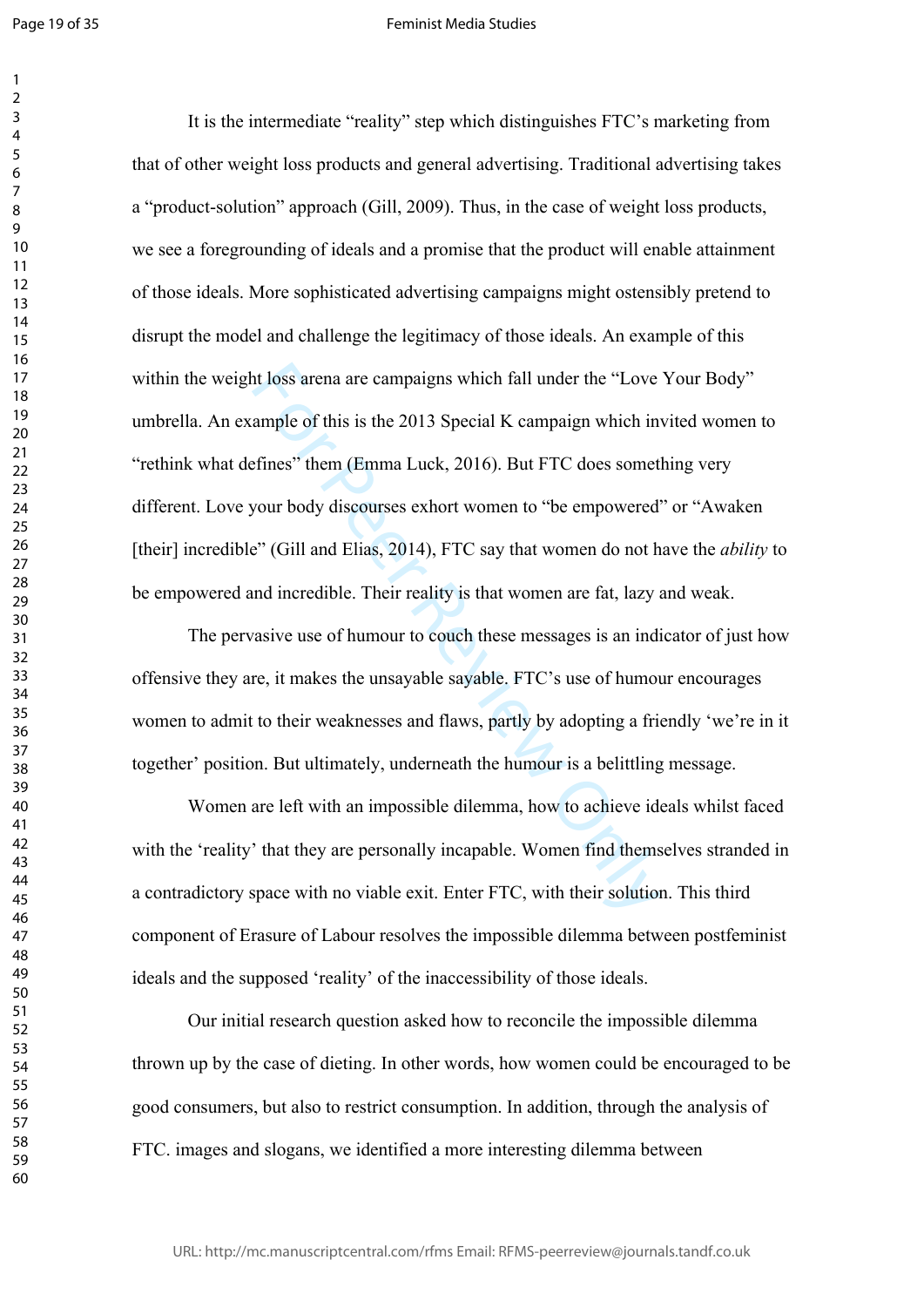postfeminist ideals and supposed reality. Both dilemmas (consumption vs restriction and ideals vs reality) are resolved by FTC. products. Here we see neoliberal consumption offered as a solution to women's problems. Women are said to gain power through the purchase of products (Brown et al., 2020), ostensibly leading to a 'winwin' for women and for neoliberalism.

d with diet, exercise and psychological empowerment i<br>gic trick. This illusion is what we refer to when we talk<br>are of Labour. Erasure of Labour is the process by whic<br>n the body and the self vanishes, leaving no necessity Through offering their products, FTC tells women there is no work to do: the labour associated with diet, exercise and psychological empowerment is disappeared, in the way of a magic trick. This illusion is what we refer to when we talk about the concept of Erasure of Labour. Erasure of Labour is the process by which tiring and difficult work on the body and the self vanishes, leaving no necessity for effort. In the case of FTC, the difficult steps required to minimise the distance between a current state and an ideal state are removed through the talismanic properties of their weight loss products. Erasure of Labour messages are presented as freeing and simple. These seemingly beautiful and elegant solutions promise the achievement of socially desirable goals without the associated work. However, this magic trick, like all tricks, is an illusion.

FTC, begrudging acknowledges the illusion, tucked away in the fine print on the "Flat Tummy Tips" page of their website. There they say, "Be real, if you want a flat tummy, you're going to need to do at least a little exercise." And later, on the same page, "Eat less. Let's be honest, most of us could be eating smaller portions and avoiding that post food coma." This roll back from extolling the effects of their products is evidenced by research on nutritional effects that concludes that supplements in their products have either not been tested, or tested and found not to have any weight loss effects (apart from one, senna, a natural laxative, which is potentially dangerous) (Wong 2019; Blanck et al. 2007).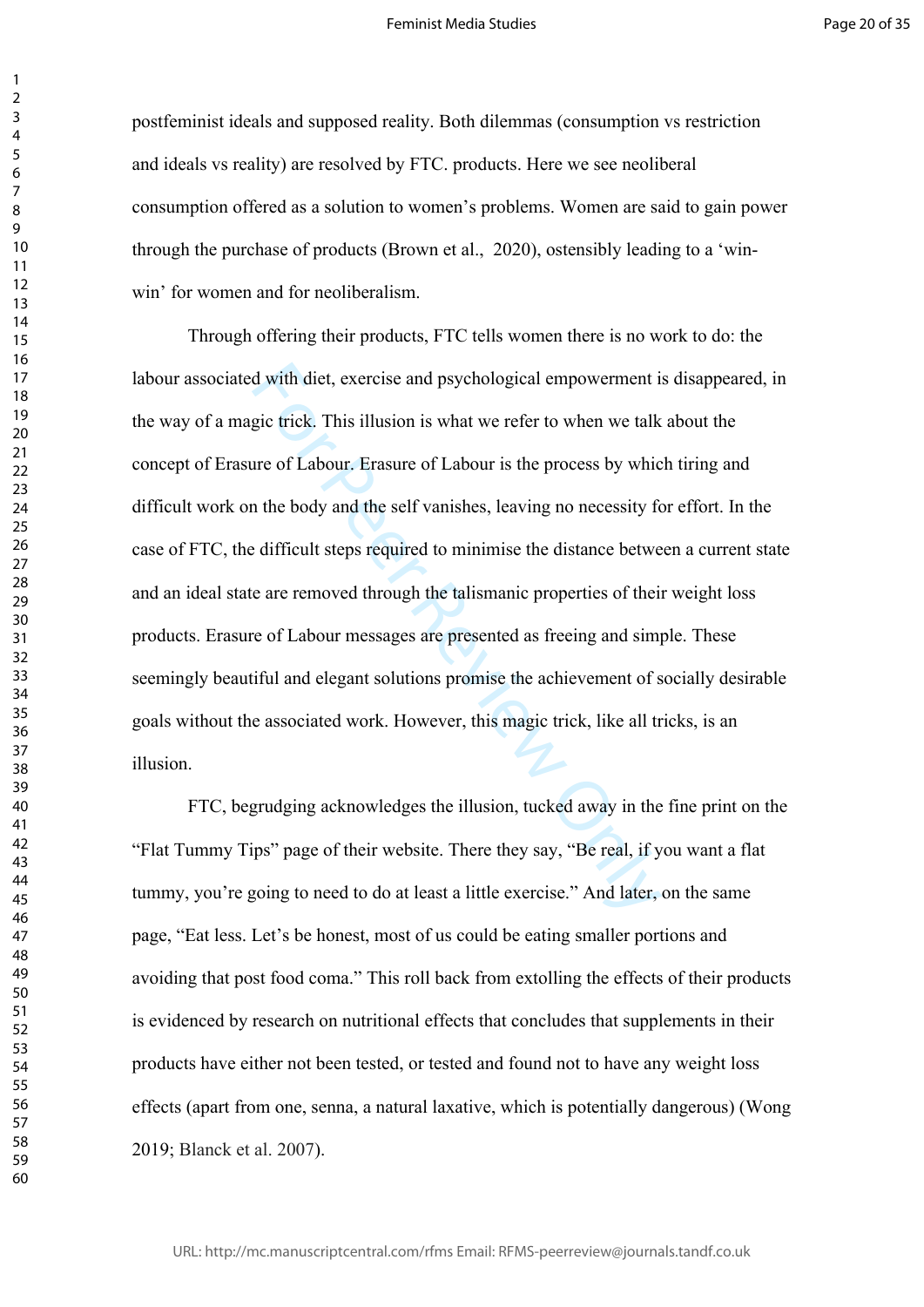$\mathbf{1}$  $\overline{2}$ 

Erasure of Labour is a new and pernicious framing of a way to achieve ideals. Some published literature has analysed the downplaying of labour for example, solutions offered to men for how to achieve masculine ideals, such as "Five Minute Abs". Here, the labour imperative is minimised but not completely erased (Crawshaw 2007). Significantly, these quick fix messages are not presented simultaneously with encouragement to be lazy, to binge and abdicate discipline. We see Erasure of Labour messages as both more seductive and more dishonest. We feel it is important for critical feminist scholars and activists to reveal these illusions for what they are, thus equipping consumers with the means to evaluate them.

# **Limitations and future research**

In more seductive and more dishonest. We feel it is imp<br>s and activists to reveal these illusions for what they are<br>the means to evaluate them.<br>**I future research**<br>**Similar their disposal**, for example their own website or This paper focussed solely on FTC's use of Instagram as a marketing tool rather than the other media at their disposal, for example their own website or billboards. We expect that we would see a similar underlying approach. We would be interested to see why FTC chose to use these repertoires and the technique of Erasure of Labour. It could be that they identified their target audience on Instagram to be particularly receptive to this message, or that they believe it is particularly appropriate within the wider current cultural context. Our analysis was conducted at the local level, further research would need to be conducted on their marketing intentions to answer this question.

It was not in the scope of this paper to look at the way these messages are received by audiences, but it would be of interest to see if women have detected these Erasure of Labour messages. We are interested in how women inhabit the contradictions and negotiate the impossible dilemma of resolving ideals and reality. It would be interesting to examine whether influencer posts and user comments reify FTC's techniques, in other words if there is a cyclical reinforcement, or whether the users are more passive recipients.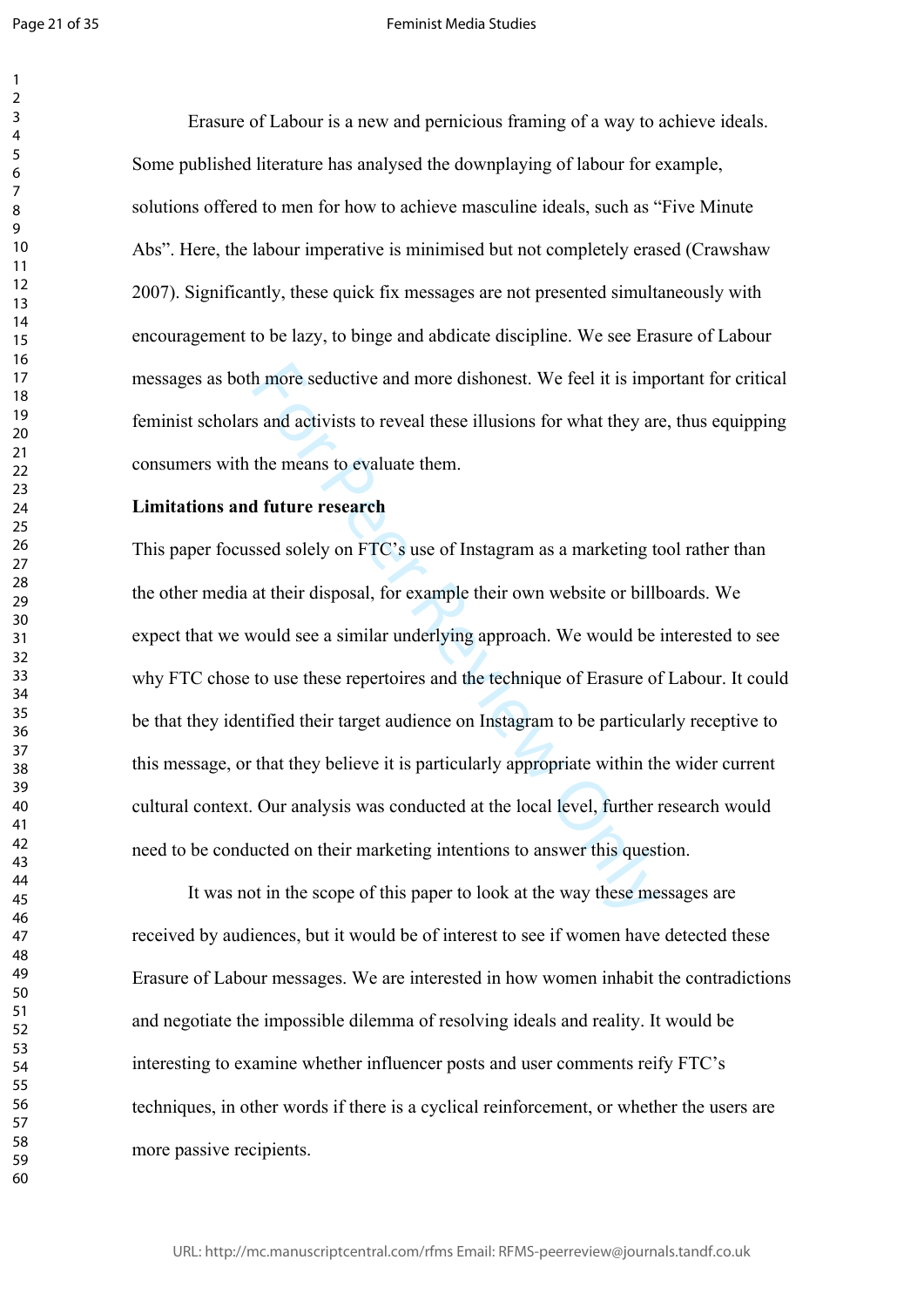Conceptually, we encourage researchers to look for Erasure of Labour messages in other domains. This is the first time this phenomenon has been identified in media and it would be strengthened as a concept by replications in other fields. We wonder if this denial of labour imperative might be present in areas such as breast enhancement, penis extension and liposuction surgery. We also wonder if the concept could be broadened out from work on the body and self, to work more generally, for example in pyramid selling schemes. When looking for parallel cases we would expect to see companies to proceed through the three steps: first, promoting an ideal; second, telling their audiences that they cannot attain that ideal through ordinary work; and finally, offering an effortless solution through consumption of their product.

From Process As well as offering this conceptual lens to researchers, we also seek to support and inform the work of feminist activists. This academic analysis should prove useful in the quest to resist seductive marketing messages by pulling the curtain back on their illusory nature.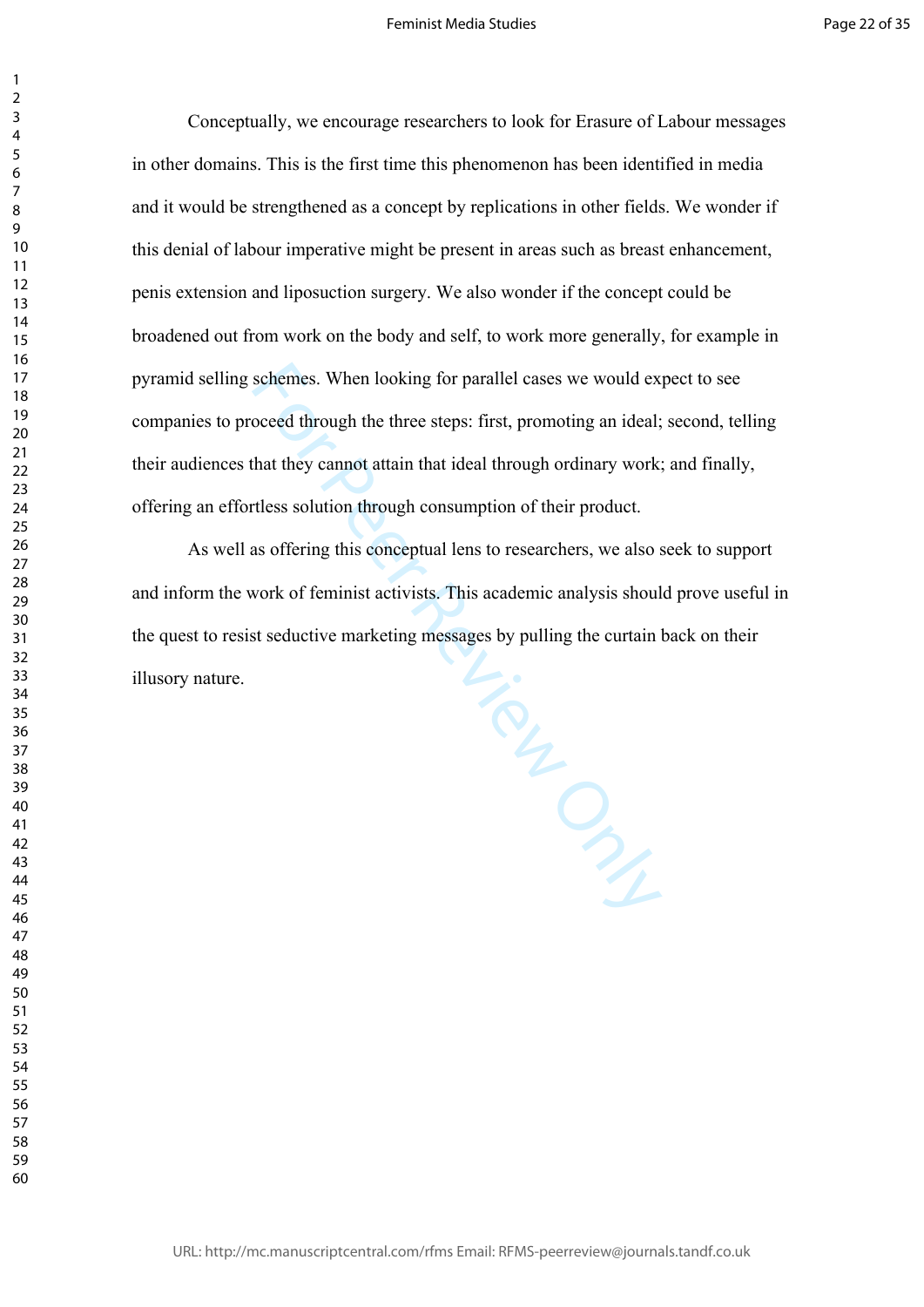#### **References**

Bailey, Lin, Christine Griffin, and Avi Shankar. 2015. "'Not a Good Look': Impossible Dilemmas for Young Women Negotiating the Culture of Intoxication in the United Kingdom." *Substance Use & Misuse* 50 (6): 747-758.

Blanck, Heidi Michels, Mary Serdula, Cathleen Gillespie, Deborah Galuska, Patricia Sharpe, Joan Conway, Laura Kettel Khan, and Barbara Ainsworth. 2007. "Use of non-prescription dietary supplements for weight loss is common among Americans." *Journal of the American Dietetic Association* 107 (3): 441-447.

Bordo, Susan. 1993. *Unbearable Weight: Feminism, Western Culture, and the Body*. London: University of California Press.

Braun, Virginia, and Victoria Clarke. 2006. "Using Thematic Analysis in Psychology." *Qualitative Research in Psychology* 3 (2): 77-101.

- Brown, Nicola, Christine Campbell, Craig Owen, and Atefeh Omrani. 2020. "How do girls' magazines talk about breasts?" *Feminism and Psychology* 30(2), 206-222.
- Cairns, Kate, and Josee Johnston. 2015. "Choosing Health: Embodied Neoliberalism, Postfeminism, and the 'Do-Diet'." *Theory and Society* 44 (2): 153-175.
- rescription dietary supplements for weight loss is commums." Journal of the American Dietetic Association 107<br>1993. Unbearable Weight: Feminism, Western Culture, University of California Press.<br>
University of California Pr Crawshaw, Paul. 2007. "Governing the Healthy Male Citizen: Men, Masculinity and Popular Health in Men's Health Magazine." *Social Science & Medicine* 65 (8): 1606-1618.
- Duncan, Margaret Carlisle. 1994. "The Politics of Women's Body Images and Practices: Foucault, the Panopticon, and Shape Magazine." *Journal of Sport and Social Issues* 18 (1): 48-65.
- Edley, Nigel, and Margaret Wetherell. 2001. "Jekyll and Hyde: Men's Constructions of Feminism and Feminists." *Feminism & Psychology* 11 (4): 439-457.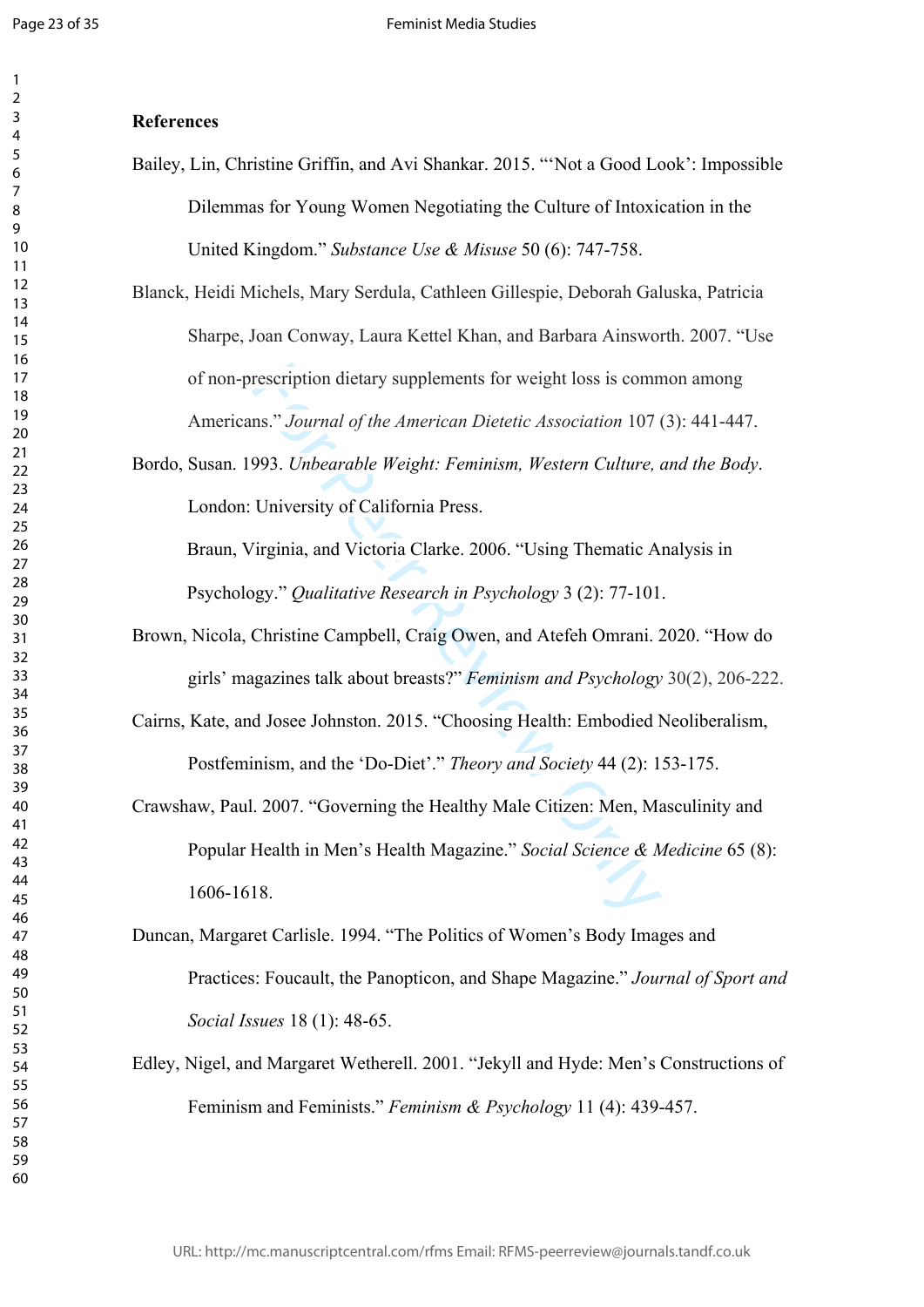Ehlers, Kelly. 2017 "May we have your attention: Marketing to millennials." *Forbes.*  Accessed March 2, 2021*.* [https://www.forbes.com/sites/yec/2017/06/27/may](https://www.forbes.com/sites/yec/2017/06/27/may-we-have-your-attention-marketing-to-millennials/?sh=77a3b0f01d2f)[we-have-your-attention-marketing-to-millennials/?sh=77a3b0f01d2f](https://www.forbes.com/sites/yec/2017/06/27/may-we-have-your-attention-marketing-to-millennials/?sh=77a3b0f01d2f)

Elias, Ana, Rosalind Gill, and Christina Scharff. eds. 2017. "*Aesthetic Labour: Rethinking Beauty Politics in Neoliberalism*." London: Palgrave MacMillian.

Foucault, Michel. 2008. The Birth of Biopolitics: Lectures at the Collège de France,

1978-1979. London: Springer

Gill, Rosalind. 2007. "Postfeminist Media Culture: Elements of a Sensibility." *European Journal of Cultural Studies* 10 (2): 147-166.

Gill, Rosalind. 2008. "Empowerment/Sexism: Figuring Female Sexual Agency in Contemporary Advertising." *Feminism & Psychology* 18 (1): 35-60.

79. London: Springer<br>
2007. "Postfeminist Media Culture: Elements of a Sensi<br>
2007. "Postfeminist Media Culture: Elements of a Sensi<br>
2008. "Empowerment/Sexism: Figuring Female Sexual<br>
2009. "Supersexualize Me! Advertising Gill, Rosalind. 2009. "Supersexualize Me! Advertising, (Post)feminism and 'the Midriffs'." In *Mainstreaming Sex: The Sexualisation of Culture* edited by F. Attwood, R. Brunt and R. Cere, 93-109. London: I.B. Tauris.

Gill, Rosalind, and Ana Elias. 2014. "'Awaken your Incredible': Love your Body Discourses and Postfeminist Contradictions." *International Journal of Media & Cultural Politics* 10 (2): 179-188.

Griffin, Christine, Isabelle Szmigin, Andrew Bengry-Howell, Chris Hackley, and Willm Mistral. 2012. "Inhabiting the Contradictions: Hypersexual Femininity and the Culture of Intoxication among Young Women in the UK." *Feminism & Psychology* 23 (2): 184-206.

Guthman, Julie, and Melanie DuPuis. 2006. "Embodying Neoliberalism: Economy, Culture, and the Politics of Fat." *Environment and Planning: Society and Space* (3): 427-448.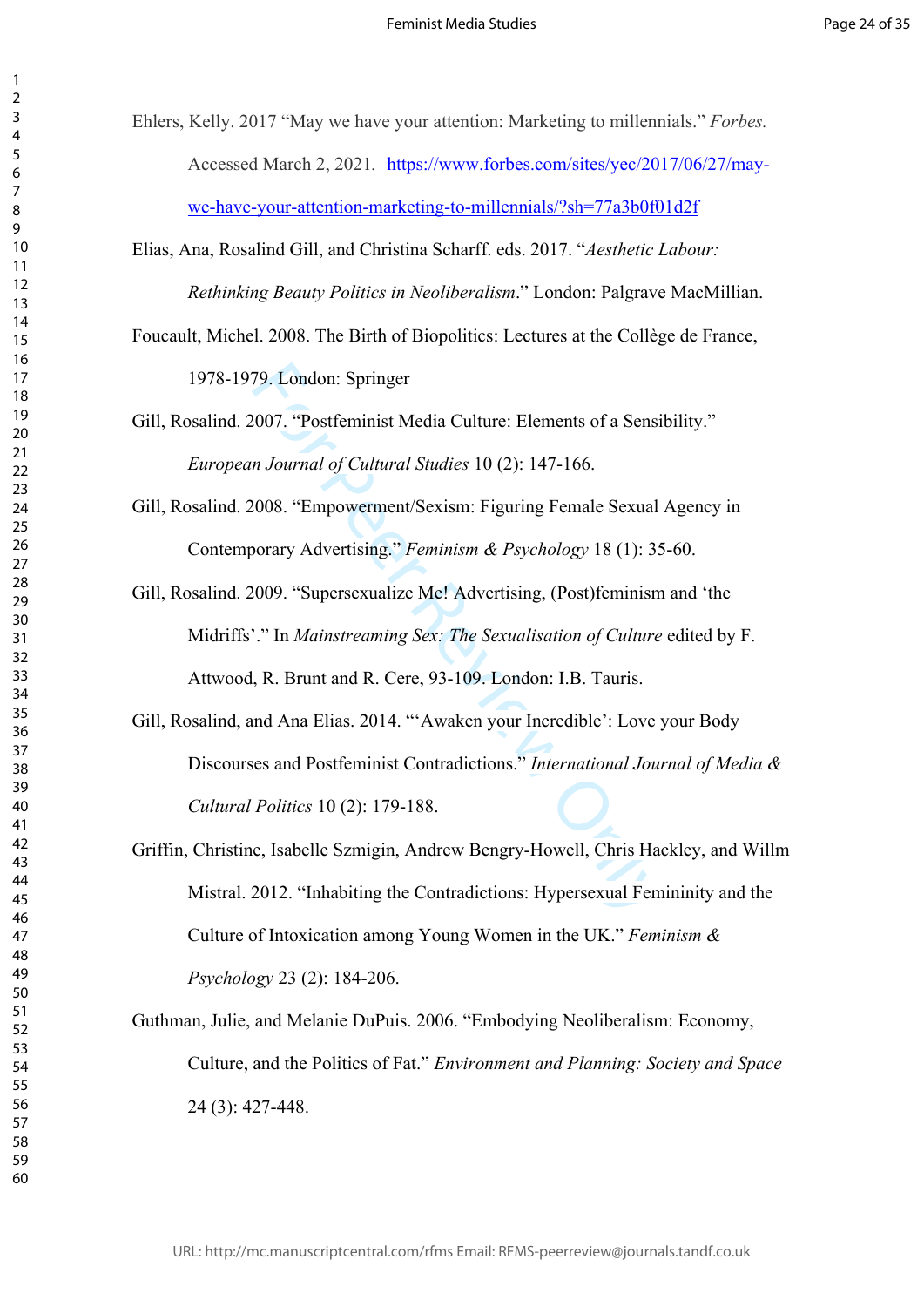$\mathbf{1}$  $\overline{2}$  $\overline{3}$  $\overline{4}$  $\overline{7}$ 

- Hamad, Hannah, and Anthea Taylor. 2015. "Introduction: Feminism and Contemporary Celebrity Culture." *Celebrity Studies* 6 (1): 124-127.
	- Holliday, Tess. 2018. "Remove Flat Tummy Ads From Times Square." *Change.org* (petition). Accessed March, 3, 2020. [https://www.change.org/p/flat-tummy-co](https://www.change.org/p/flat-tummy-co-remove-flat-tummy-ads-from-times-square)[remove-flat-tummy-ads-from-times-square](https://www.change.org/p/flat-tummy-co-remove-flat-tummy-ads-from-times-square)
- Hook, Derek. 2004. "Governmentality and technologies of subjectivity." In *Introduction to Critical Psychology* edited by Hook, Derek, 239-271. Lansdowne: UCT Press.

Jamil, Jameela. 2019. Twitter Post. January, 19, 2019.<https://twitter.com/jameelajamil>

Jerslev, Anne, and Mette Mortensen. 2016. "What is the Self in the Celebrity Selfie?

- Celebrification, Phatic Communication and Performativity." *Celebrity Studies* 7 (2): 249-263.
- Johnston, Josee, and Judith Taylor. 2008. "Feminist Consumerism and Fat Activists: A Comparative Study of Grassroots Activism and the Dove Real Beauty Campaign." *Signs: Journal of Women in Culture and Society* 33 (4): 941-966.
- Lazar, Michelle. 2006. "'Discover the Power of Femininity!' Analyzing Global 'Power Femininity' in Local Advertising." *Feminist Media Studies* 6 (4): 505-517.
- Psychology edited by Hook, Derek, 239-271. Lansdowne:<br>2019. Twitter Post. January, 19, 2019. https://twitter.com<br>and Mette Mortensen. 2016. "What is the Self in the Cel<br>cation, Phatic Communication and Performativity." Ce<br> Lazar, Michelle. 2017. "'Seriously Girly Fun!': Recontextualising Aesthetic Labour as Fun and Play in Cosmetics Advertising." In *Aesthetic Labour: Rethinking Beauty Politics in Neoliberalism* edited by Elias, Ana, Rosalind Gill, & Christina Scharff, 51-66. London: Palgrave MacMillian.
- Luck, Emma. 2016. "Commodity feminism and its body: The appropriation and capitalization of body positivity through advertising." *Liberated Arts: A Journal for Undergraduate Research* 2 (1): 1-9.
- *Make it Tasmania*. 2017. "Founded Ventures: Harnessing global influencers from the Hobart CBD." (blog). November 24. Accessed March 3, 2020.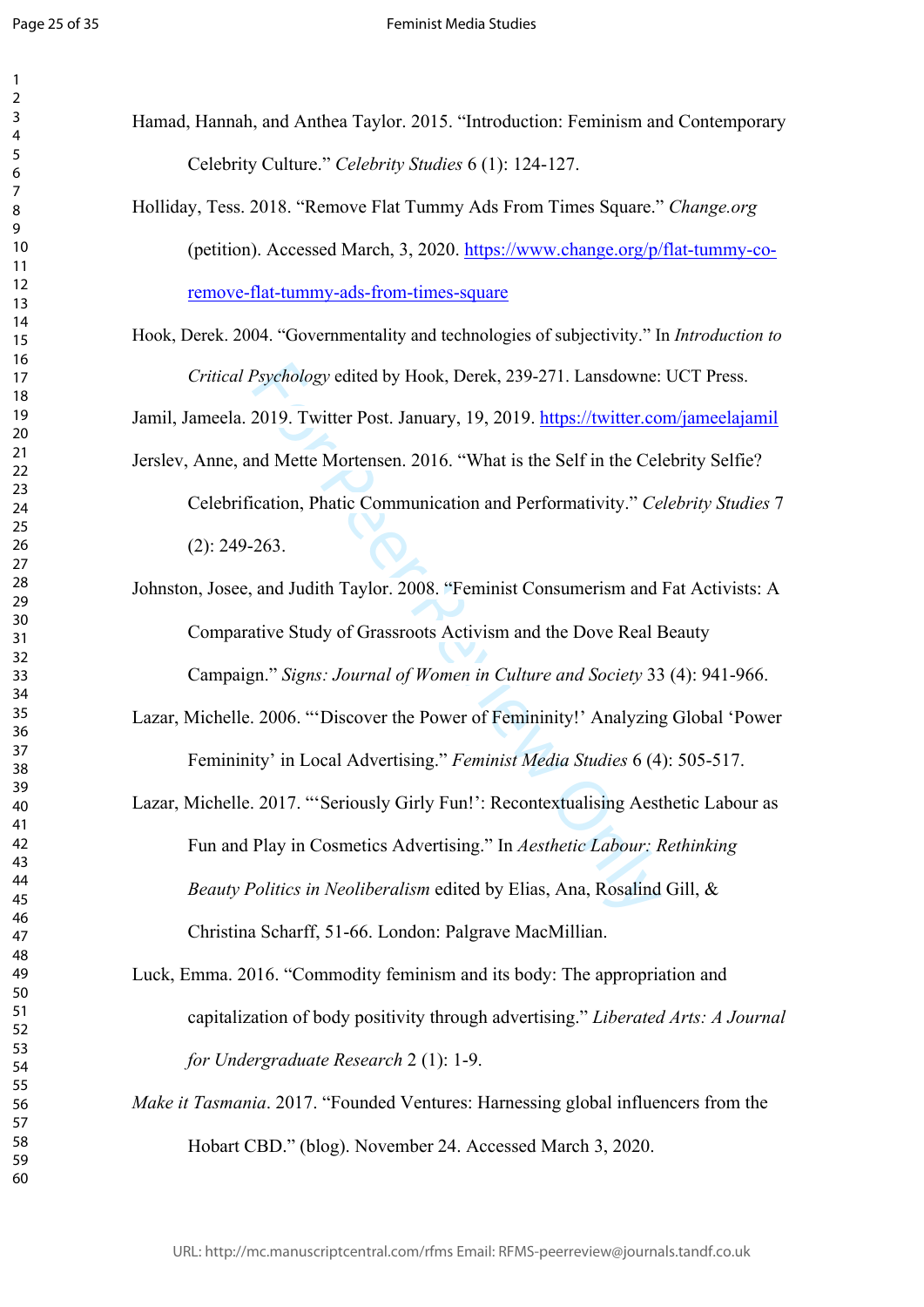[https://www.makeittasmania.com.au/business/founded-ventures-harnessing](https://www.makeittasmania.com.au/business/founded-ventures-harnessing-global-influencers-hobart-cbd/)[global-influencers-hobart-cbd/](https://www.makeittasmania.com.au/business/founded-ventures-harnessing-global-influencers-hobart-cbd/)

Markula, Pirkko. 1995. "Firm but Shapely, Fit but Sexy, Strong but Thin: The Postmodern Aerobicizing Female Bodies." *Sociology of Sport Journal* 12 (4): 424-453.

McNair, Brian. 2002. *Striptease Culture: Sex, Media and the Democratisation of Desire*. London: Routledge.

McRobbie, Angela. 2009. *The Aftermath of Feminism: Gender, Culture and Social Change*. London: Sage.

- Rieke, Sara., Fowler, Deborah, Chang, Hyo, and Velikova, Natalia. 2016. "Exploration of factors influencing body image satisfaction and purchase intent: Millennial females." *Journal of Fashion Marketing and Management* 20 (2):208-229.
- London: Routledge.<br>
ela. 2009. *The Aftermath of Feminism: Gender, Culture*<br>
London: Sage.<br>
wler, Deborah, Chang, Hyo, and Velikova, Natalia. 201<br>
is influencing body image satisfaction and purchase internation<br> *Tournal o* Riley, Sarah, and Adrienne Evans. 2018. "Lean Light Fit and Tight: Fitblr Blogs and the Postfeminist Transformation Imperative." In *New Sporting Femininities in Digital, Physical and Sporting Cultures*, edited by Toffoletti, Kim, Jessica Francombe-Webb, and Holly Thorpe, 207-229. London: Palgrave Macmillan.
- Riley, Sarah, Adrienne Evans, Sinikka Elliott, Carla Rice, and Jeanne Marecek. 2017. "A Critical Review of Postfeminist Sensibility." *Social and Personality Psychology Compass* 11 (12): e12367.
- Riley, Sarah, Adirenne Evans, and Martine Robson. 2019. *Postfeminism and Health: Critical Psychology and Media Perspectives*. London: Routledge.

Ryan, Frances. 2018. "Jameela Jamil is Right – the Kardashians are Double Agents for the Patriarchy". *The Guardian*, September 3. Accessed March 3, 2020. [https://www.theguardian.com/lifeandstyle/2018/sep/03/jameela-jamil-is-right](https://www.theguardian.com/lifeandstyle/2018/sep/03/jameela-jamil-is-right-the-kardashians-are-double-agents-for-the-patriarchy)[the-kardashians-are-double-agents-for-the-patriarchy](https://www.theguardian.com/lifeandstyle/2018/sep/03/jameela-jamil-is-right-the-kardashians-are-double-agents-for-the-patriarchy)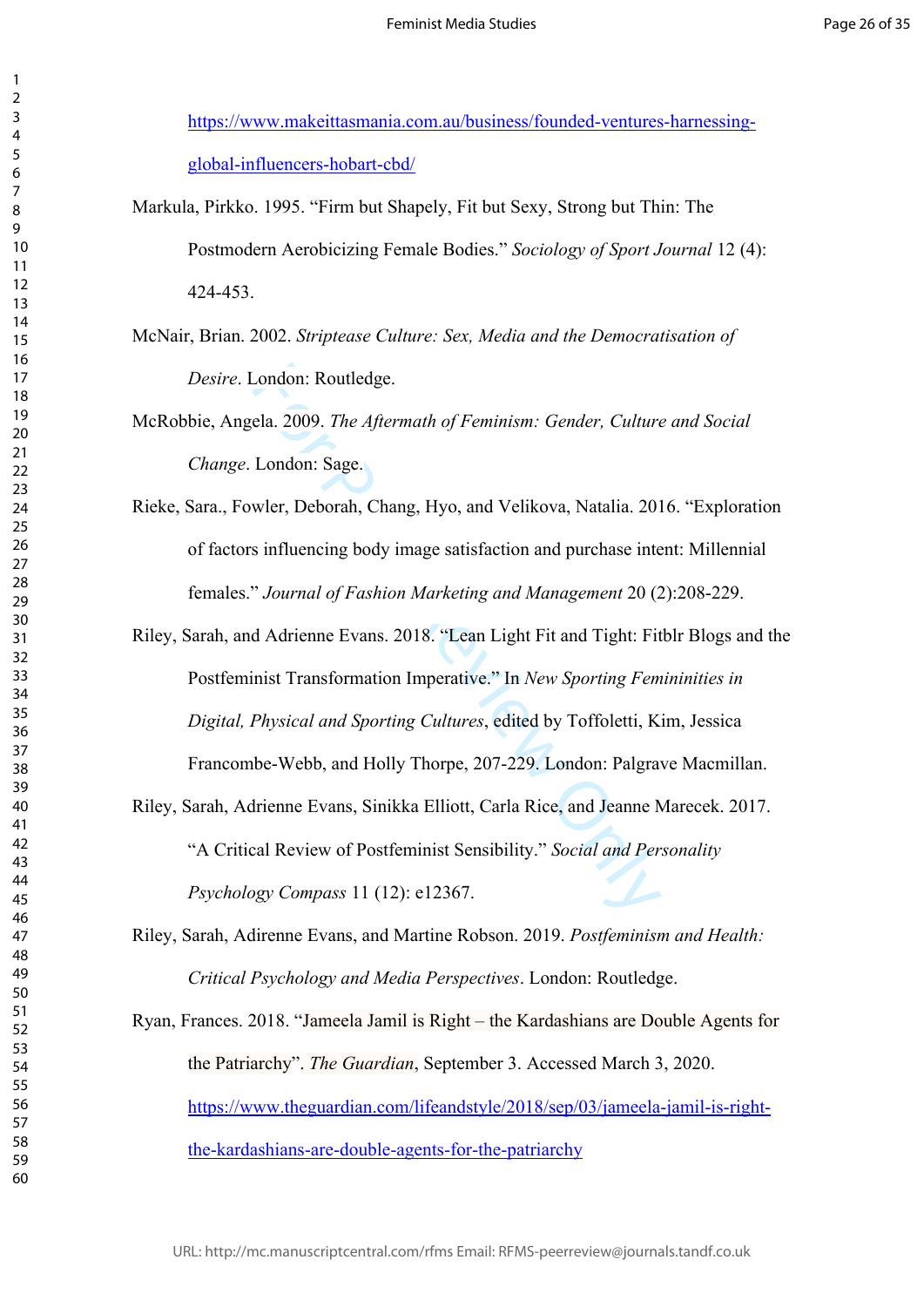$\mathbf{1}$  $\overline{2}$  $\overline{3}$  $\overline{4}$  $\overline{7}$ 

Shilling, Chris. 2012. *The Body and Social Theory*, 3rd edn. London: Sage.

Shilling. Chris, and Tanya Bunsell. 2009. "The` Female Bodybuilder as a Gender Outlaw." *Qualitative Research in Sport and Exercise* 1 (2): 141-159.

Toffoletti, Kim, and Holly Thorpe. 2018. "The Athletic Labour of Femininity: The

Branding and Consumption of Global Celebrity Sportswomen on

Instagram." *Journal of Consumer Culture* 18 (2): 298-316.

19. "How Flat Tummy Co Gamed Instagram to Sell We<br>able Ideal." *The Guardian*, August 29. Accessed March<br>ww.theguardian.com/media/2018/aug/29/flat-tummy-in<br>appetite-suppressant-lollipops<br>phell<br>ofessor in Psychology, her re Wong, Julia. 2019. "How Flat Tummy Co Gamed Instagram to Sell Women the Unattainable Ideal." *The Guardian*, August 29. Accessed March 3, 2020. [https://www.theguardian.com/media/2018/aug/29/flat-tummy-instagram](https://www.theguardian.com/media/2018/aug/29/flat-tummy-instagram-women-appetite-suppressant-lollipops)[women-appetite-suppressant-lollipops](https://www.theguardian.com/media/2018/aug/29/flat-tummy-instagram-women-appetite-suppressant-lollipops)

# **Author Bios**

# **Christine Campbell**

An Associate Professor in Psychology, her research is in the field of gender, sexuality and relationship diversity.

ORCID ID: 0000-0001-5110-7383

Twitter: @PsychSexCC

### **Craig Owen**

A Senior Lecturer in Psychology, his research on gender draws on critical psychology and sociology.

ORCID ID: 0000-0003-2837-2204

Twitter: @craigsresearch

### **Joanne O'Prey**

Currently studying Psychology, her research interests lie in gender, sexuality and body image.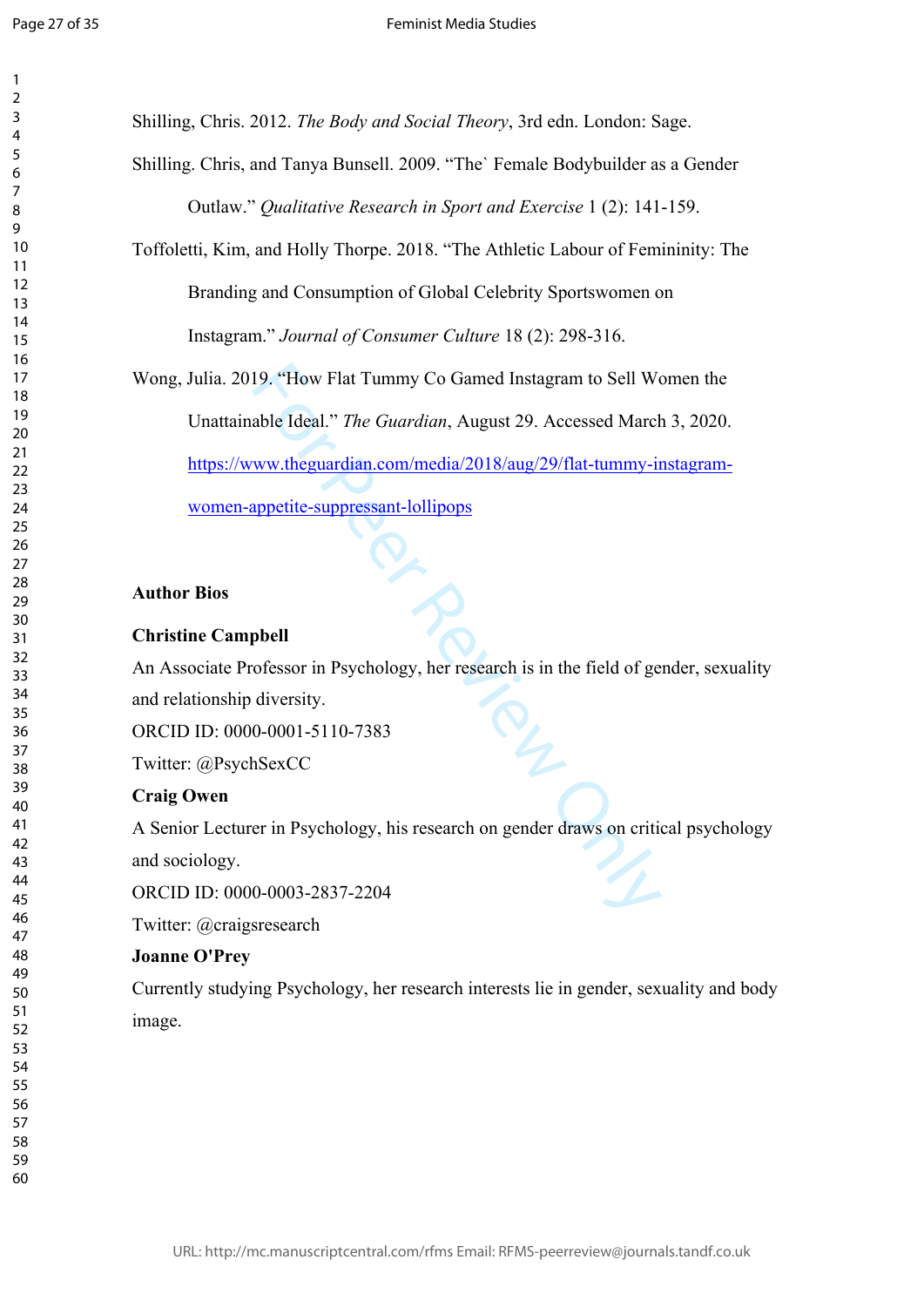*Table 1. A summary of the premises and conclusions of each of the three repertoires*

*Figure 1. Example of slogan and associated comments*

*Figure 2. Examples of images calling for audiences to be fit*

*Figure 3. Examples of images calling for audiences to be thin*

*Figure 4. Examples of images calling for audiences to binge* 

*Figure 5. Examples of images calling for audiences to be empowered*

Figure 6. Examples of images that resolve the dilemma<br>
and the dilemma<br>
and the difference of the difference of the difference of the difference of the difference of the difference of the difference of the difference of th

 $\mathbf{1}$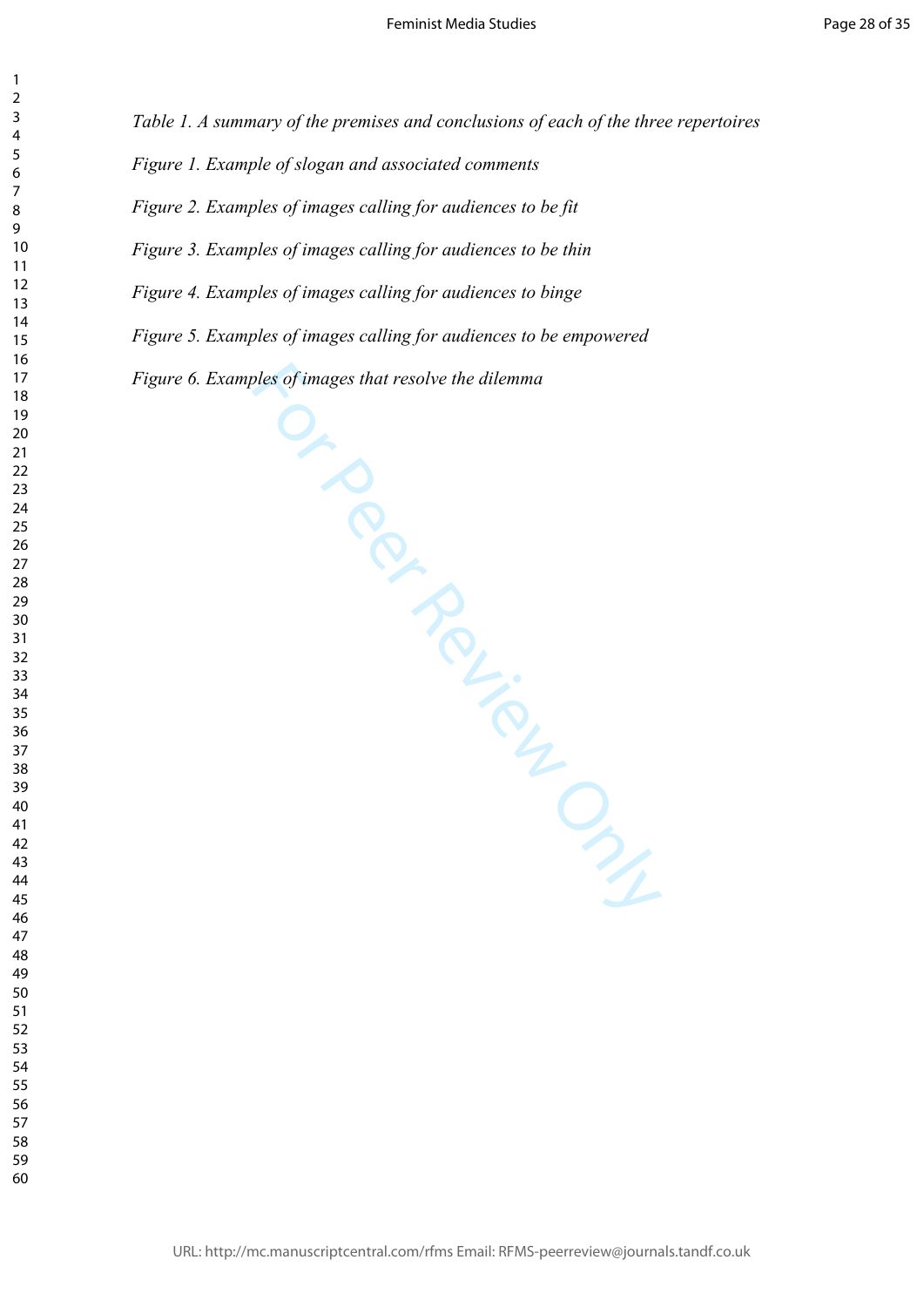| Repertoires         | Ideal                 | Reality               | Solution              |  |
|---------------------|-----------------------|-----------------------|-----------------------|--|
| Be fit even though  | Photographs of gym    | Slogans denigrating   | Exercise is too hard, |  |
| you're lazy.        | clothes, gym          | exercise and          | consume our           |  |
|                     | paraphernalia, active | exhortations to avoid | product.              |  |
|                     | lifestyles.           | exertion.             |                       |  |
| Be thin even though | Photos of flat        | Photos of women       | Dieting is too hard,  |  |
| you binge.          | tummies, exposed,     | binging and           | consume our           |  |
|                     | sexualised flesh.     | delighting in food.   | product.              |  |
|                     |                       | Jokey promotion of    |                       |  |
|                     |                       | alcohol               |                       |  |
|                     |                       | consumption.          |                       |  |
| Be empowered even   | Slogans emphasising   | Humorous 'fact' that  | Self-control is too   |  |
| though you're weak. | power and             | self-control is hard  | hard, consume our     |  |
|                     | aggression.           | and suggestions that  | product.              |  |
|                     |                       | giving in is          |                       |  |
|                     |                       | inevitable.           |                       |  |
|                     |                       |                       |                       |  |

*Table 1. A summary of the premises and conclusions of each of the three repertoires*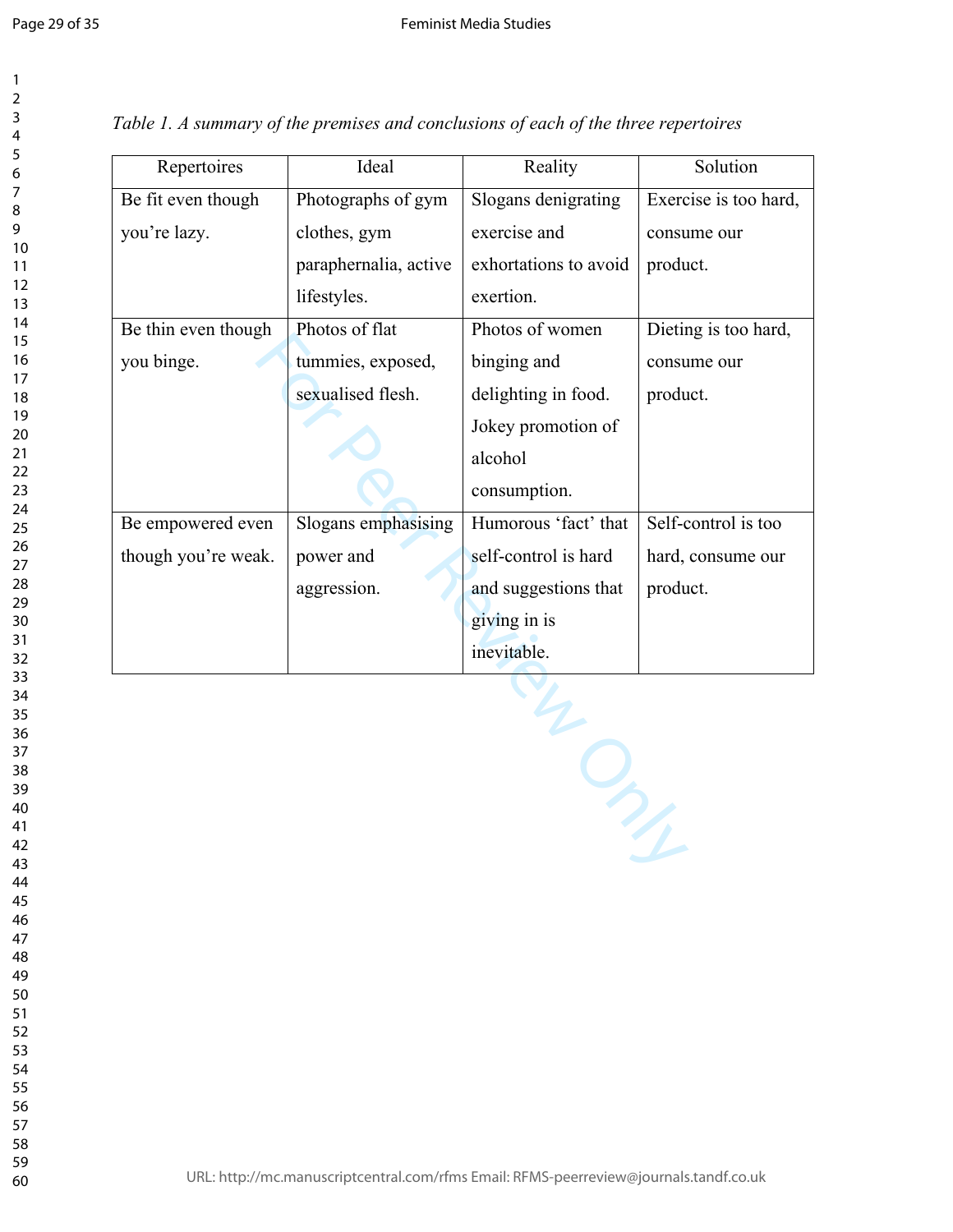

Figure 1. Example of slogan and associated comments

620x395mm (38 x 38 DPI)

 $\mathbf{1}$  $\overline{2}$  $\overline{4}$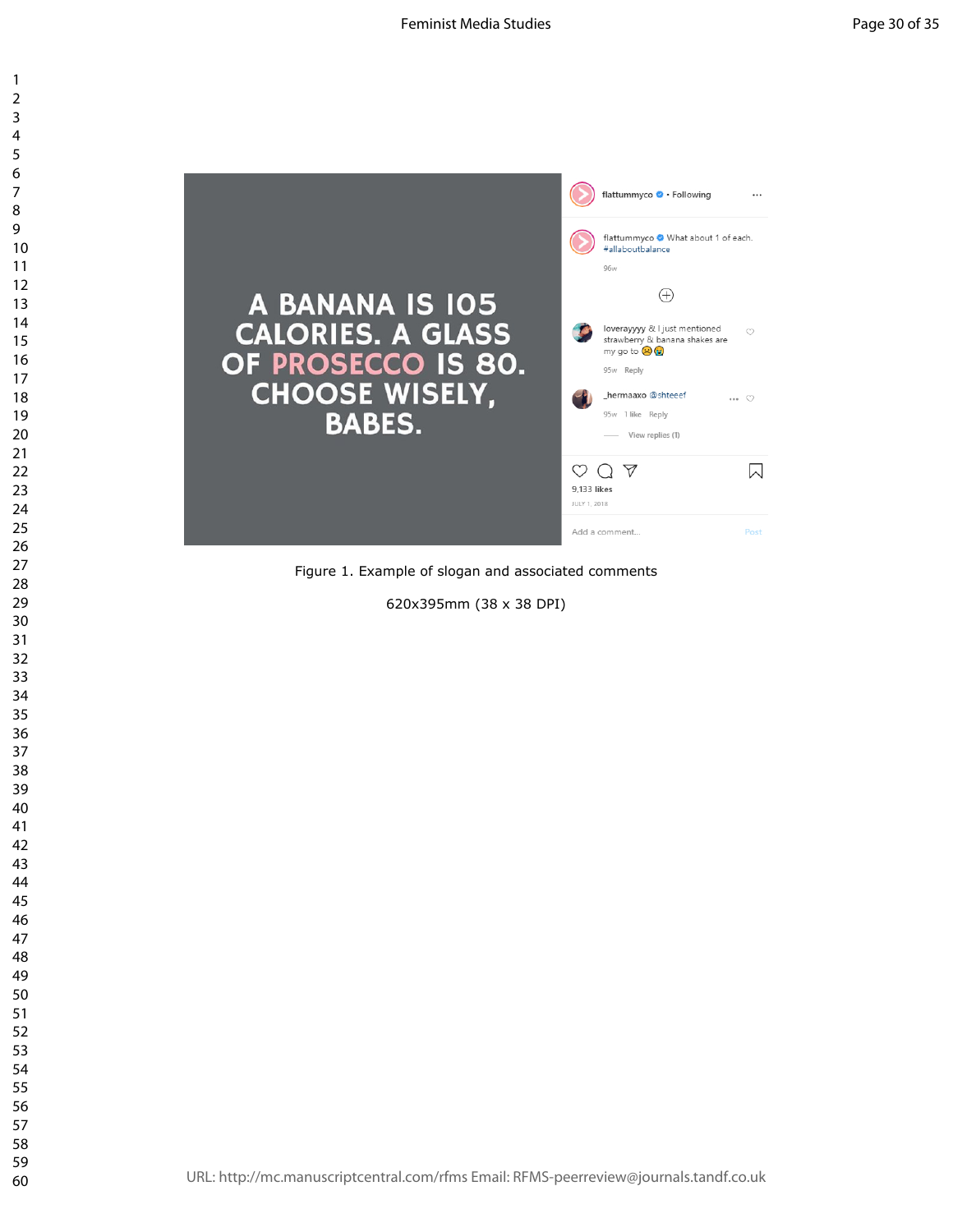

135x48mm (96 x 96 DPI)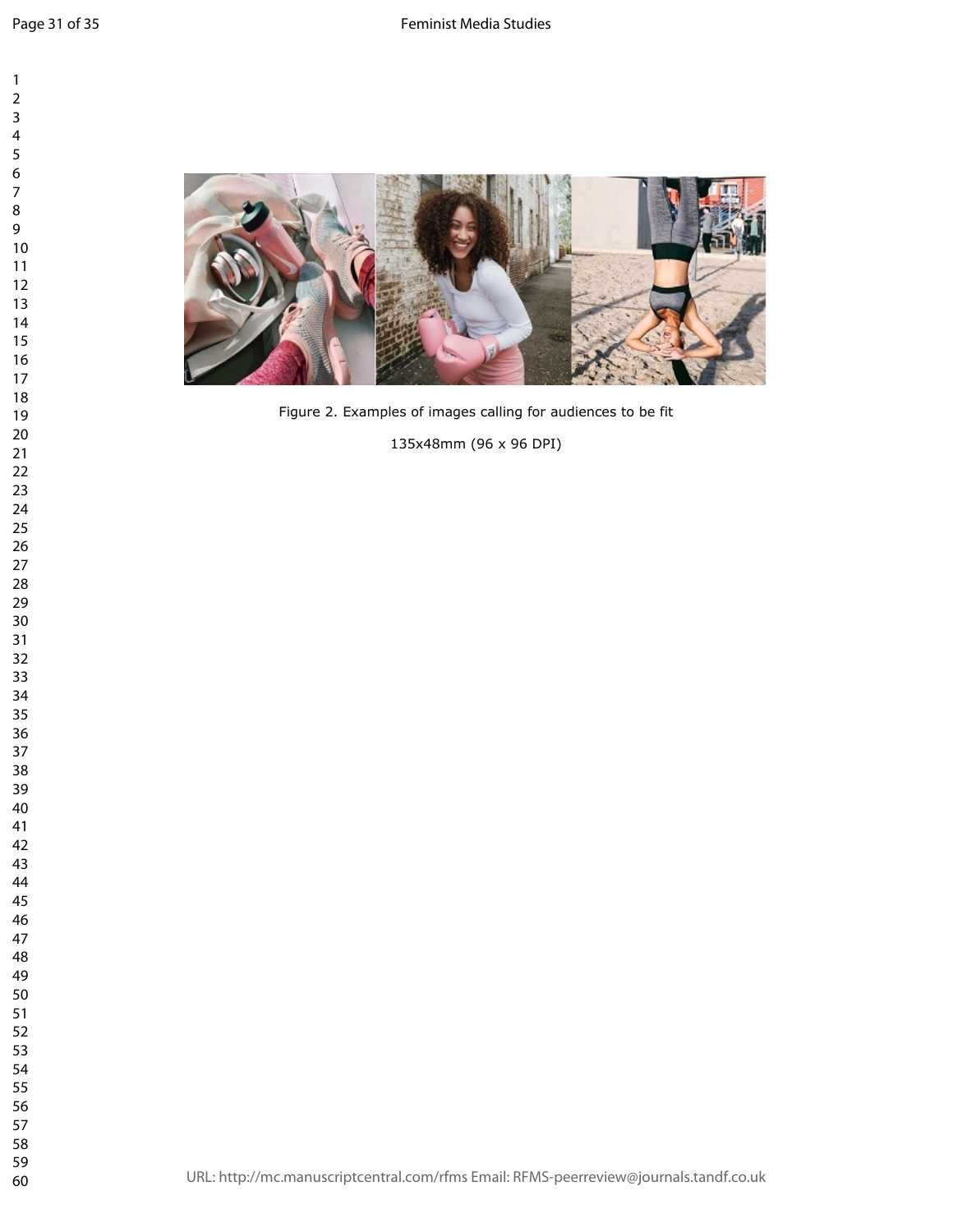

 $\mathbf{1}$  $\overline{2}$  $\mathsf{3}$  $\overline{7}$  $\bf 8$ 

128x49mm (96 x 96 DPI)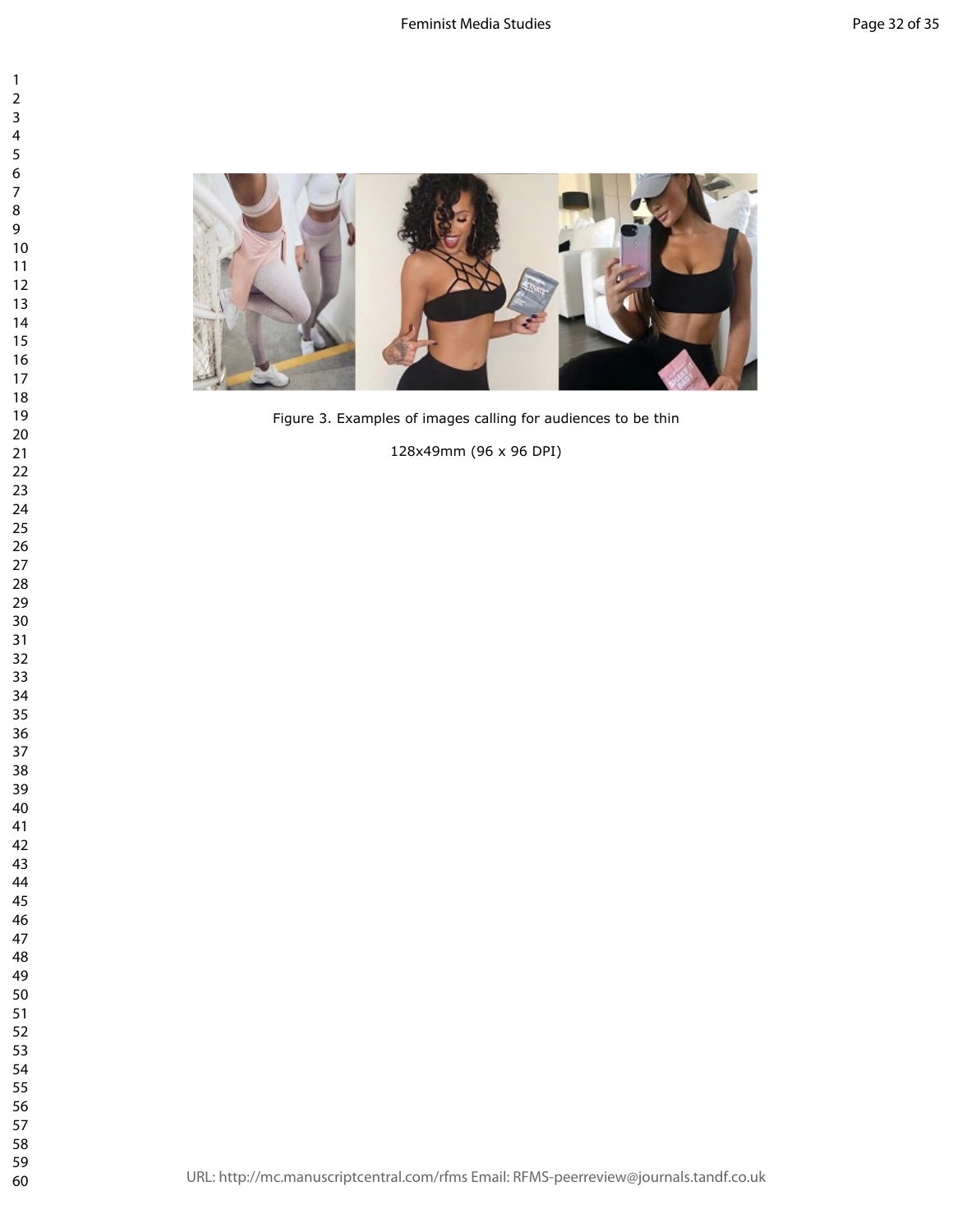$\mathbf{1}$  $\overline{2}$ 



143x54mm (96 x 96 DPI)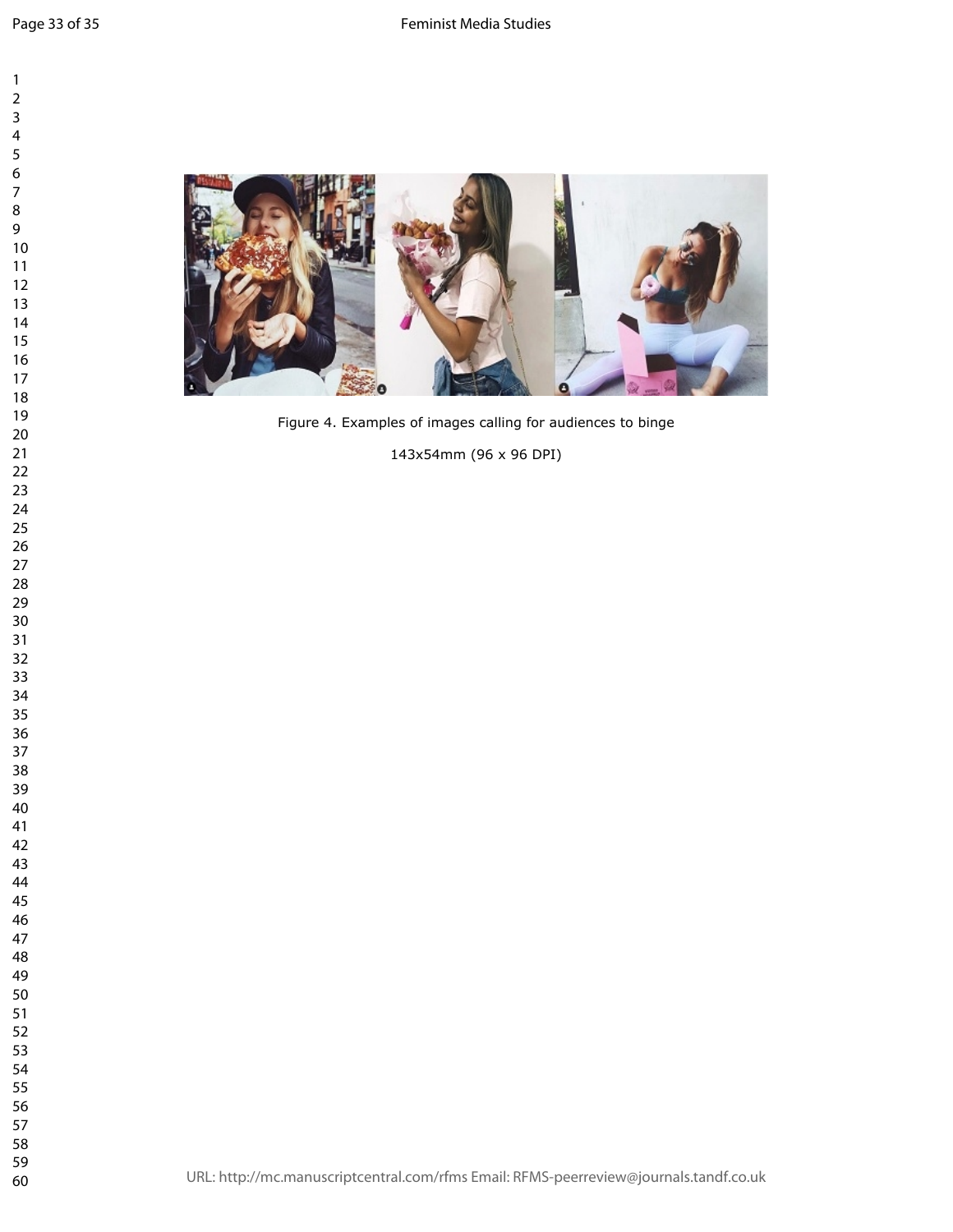

 $\mathbf{1}$  $\overline{2}$  $\overline{7}$  $\,8\,$ 

Figure 5. Examples of images calling for audiences to be empowered

140x52mm (96 x 96 DPI)